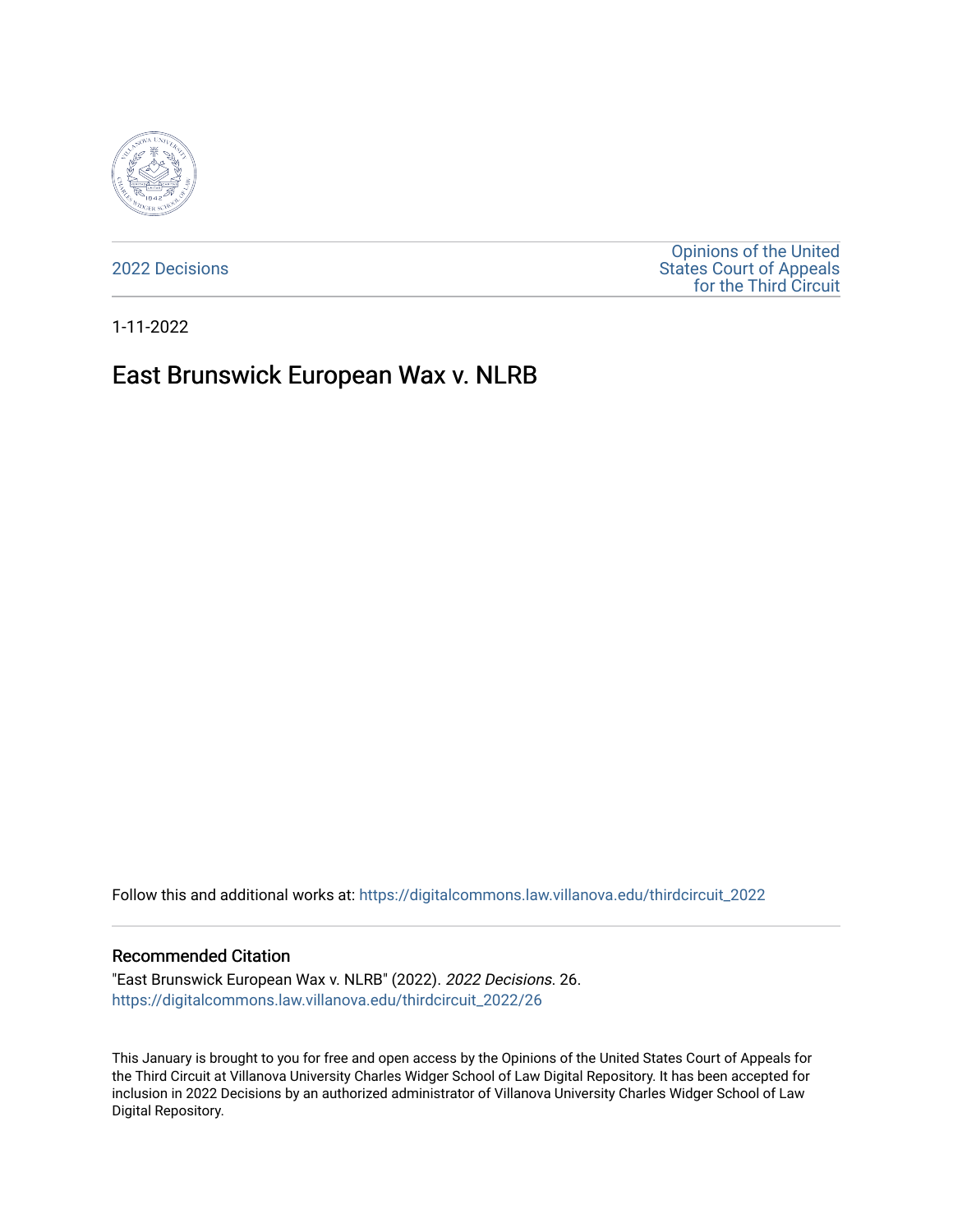#### **PRECEDENTIAL**

# UNITED STATES COURT OF APPEALS FOR THE THIRD CIRCUIT

 $\frac{1}{2}$ 

Nos. 20-2120 & 20-2233

# EAST BRUNSWICK EUROPEAN WAX CENTER, LLC

v.

### NATIONAL LABOR RELATIONS BOARD

East Brunswick European Wax Center, LLC, Petitioner in No. 20-212 National Labor Relations Board, Petitioner in No. 20-2233

On Application for Enforcement and Cross-Petition for Review of an Order of the National Labor Relations Board (NLRB-1 No. 22-CA-178646)

 $\overline{\phantom{a}}$  , where  $\overline{\phantom{a}}$ 

 $\frac{1}{2}$ 

Argued October 26, 2021

BEFORE: GREENAWAY, JR., PHIPPS, and COWEN, Circuit Judges

> (Filed: January 11, 2022)  $\overline{\phantom{a}}$  , where  $\overline{\phantom{a}}$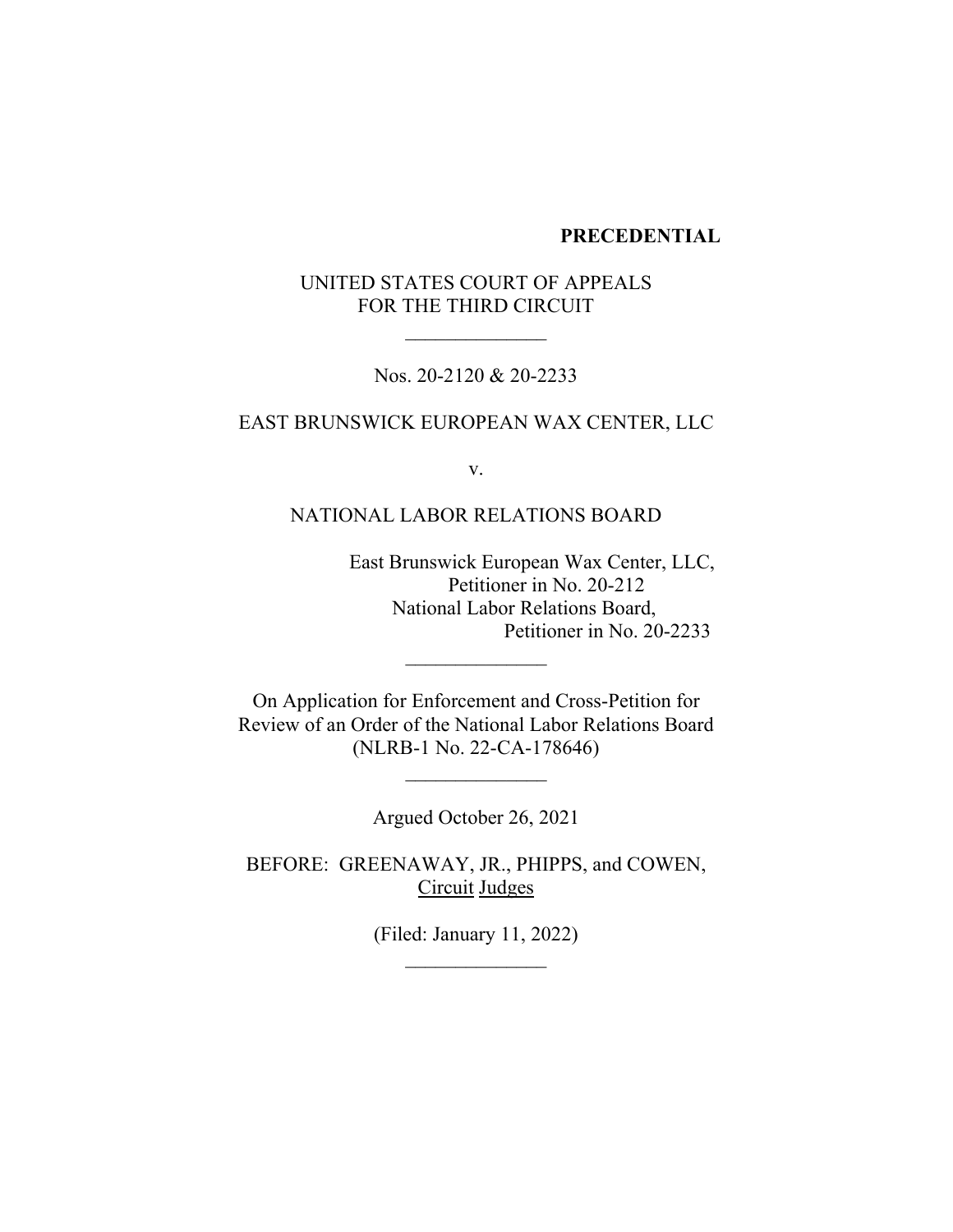Carmen M. Finegan Law Office of Gerard C. Vince 1040 Amboy Avenue Edison, NJ 08837

David Jasinski (argued) Jennifer C. Van Syckle John C. Hegarty Erin L. Henderson Jasinski, P.C. 60 Park Place 8th Floor Newark, NJ 07102

 Attorneys for Petitioner in Nos. 20-2120 and Respondent in 20-2233

Jennifer A. Abruzzo, General Counsel Julie B. Broido David Habenstreit David A. Seid (argued) National Labor Relations Board 1015 Half Street, S.E. Washington, DC 20003

 Attorneys for Respondent in Nos. 20-2120 and Petitioner in 20-2233

# OPINION OF THE COURT  $\overline{\phantom{a}}$  , where  $\overline{\phantom{a}}$

 $\frac{1}{2}$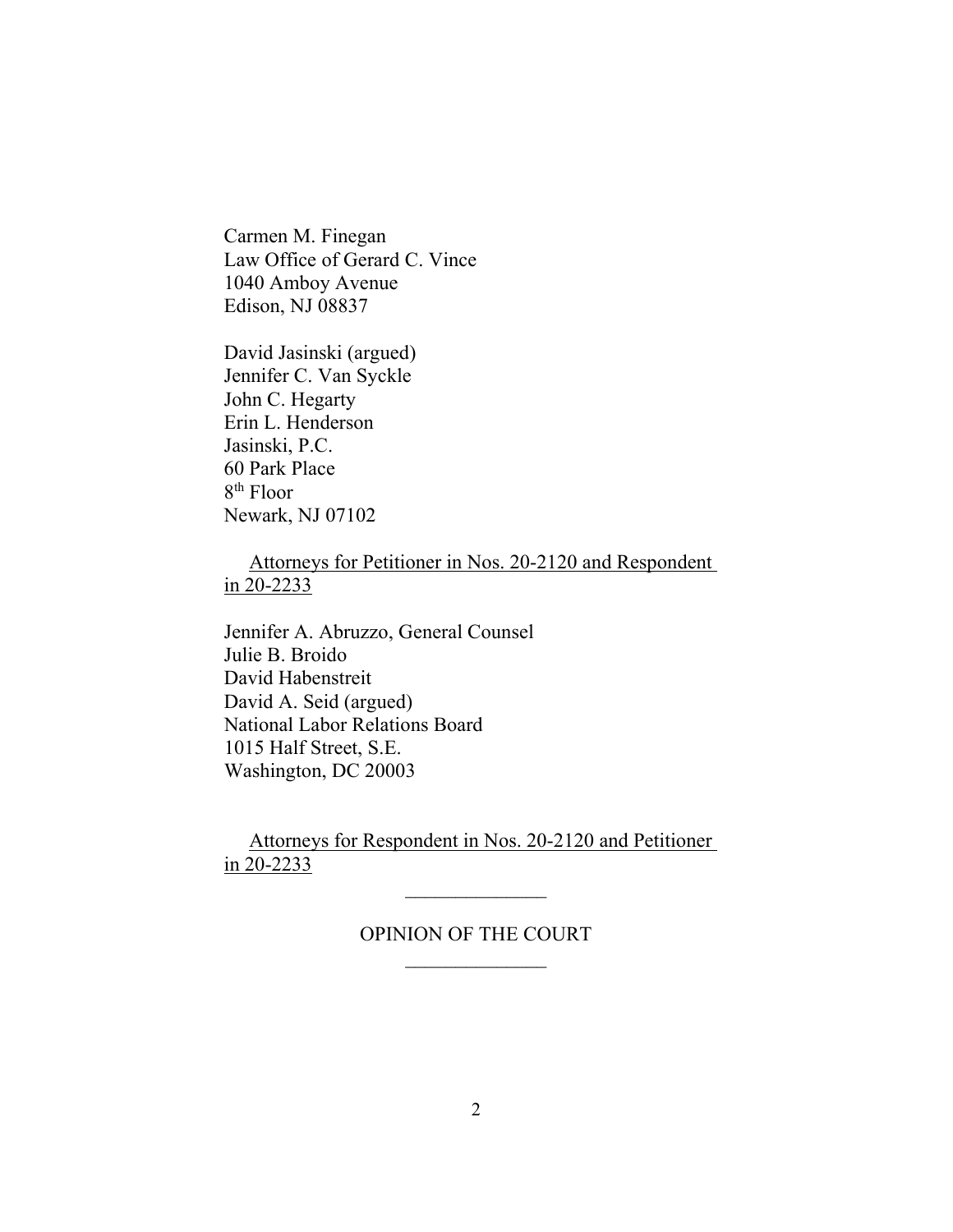#### COWEN, Circuit Judge.

East Brunswick European Wax Center, LLC ("EBEWC") petitioned for review of the decision and order of the National Labor Relations Board ("Board"). The Board, in turn, cross-applied for enforcement of its order. In its decision and order, the Board granted the General Counsel's motion for default judgment because EBEWC had defaulted on the terms of the settlement agreement ("Settlement Agreement") by failing to "fully comply" with the Settlement Agreement's "Electronic Notification" provision requiring EBEWC to text the requisite notice to its employees("Notice"). Pursuant to the Settlement Agreement, the Board then found that the allegations set forth in the reissued complaint were true, made findings of fact and conclusions of law consistent with the pleading's allegations, and granted the General Counsel's request for a "full remedy" for the violations the Board found.

However, the Board took such drastic action even though EBEWC had purportedly "defaulted" on the terms of the Settlement Agreement merely by sending the requisite Notice to its employees by e-mail instead of by text message. The Settlement Agreement did explicitly provide for the Notice to be sent by text. But there is no indication that texting as opposed to some other method of electronic communication (such as emailing) had any real significance to EBEWC, its employees, or the Board itself—and EBEWC otherwise fully complied with its other obligations under the Settlement Agreement. Because the agency overreached and acted punitively, we will grant EBEWC's petition for review and will deny the Board's application for enforcement.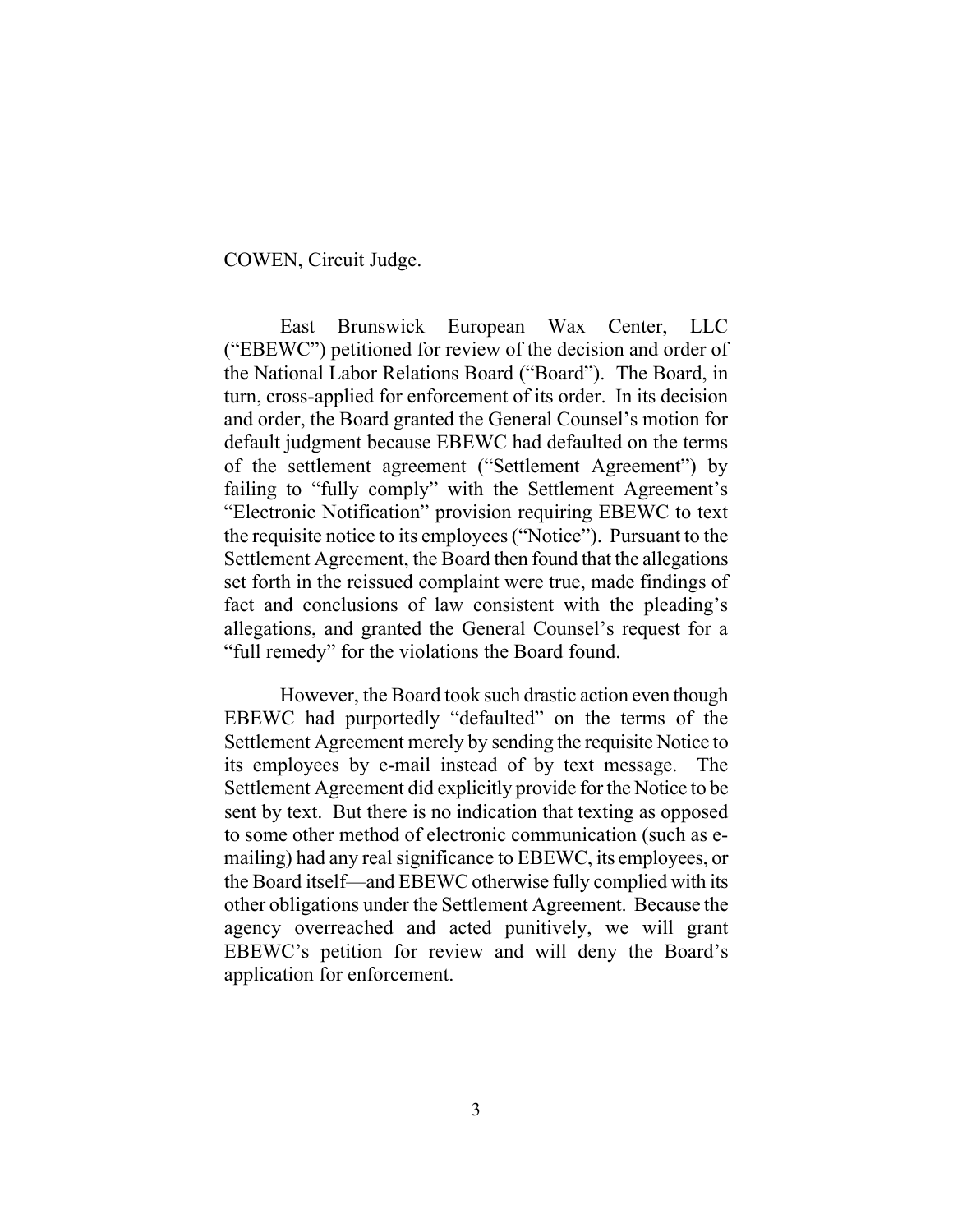I.

This proceeding arises out of charges of unfair labor practices filed by a former EBEWC employee named Kellie Meagan Zambrano. EBEWC operates a beauty and waxing salon in East Brunswick, New Jersey. On November 30, 2016, the General Counsel issued a complaint alleging that EBEWC had violated Section 8(a)(1) and (3) of the National Labor Relations Act ("NLRA"), 29 U.S.C.  $\S$  158(a)(1) and (3), by implying that employees would be discharged if they engaged in union or protected concerted activity, soliciting employee assistance in ascertaining the union and protected activities and support of their co-workers, issuing a handbook rule subjecting employees to discipline for gossiping or complaining about EBEWC's rules or procedures, prohibiting employee discussion of ongoing internal investigations, discharging Zambrano for engaging in concerted employee activities including discussion and texting with her co-workers regarding the terms and conditions of employment, and issuing a final written warning to employee Liz Siebold.<sup>1</sup> The complaint sought an order requiring, among other things, EBEWC to read and post a remedial notice. In the remedy section, the pleading also stated that, "since Respondent communicates with its employees by text message, the General Counsel seeks an Order requiring that Respondent send the notice to employees to its employees by text message, such text to contain an explanation of the notice as directed by the Board." (A21.)

On December 19, 2016, EBEWC signed an informal settlement agreement, which Zambrano had signed on

<sup>1</sup> While the complaint, Settlement Agreement, and other documents spell her name "Siebold," her employment records spell it "Sebold."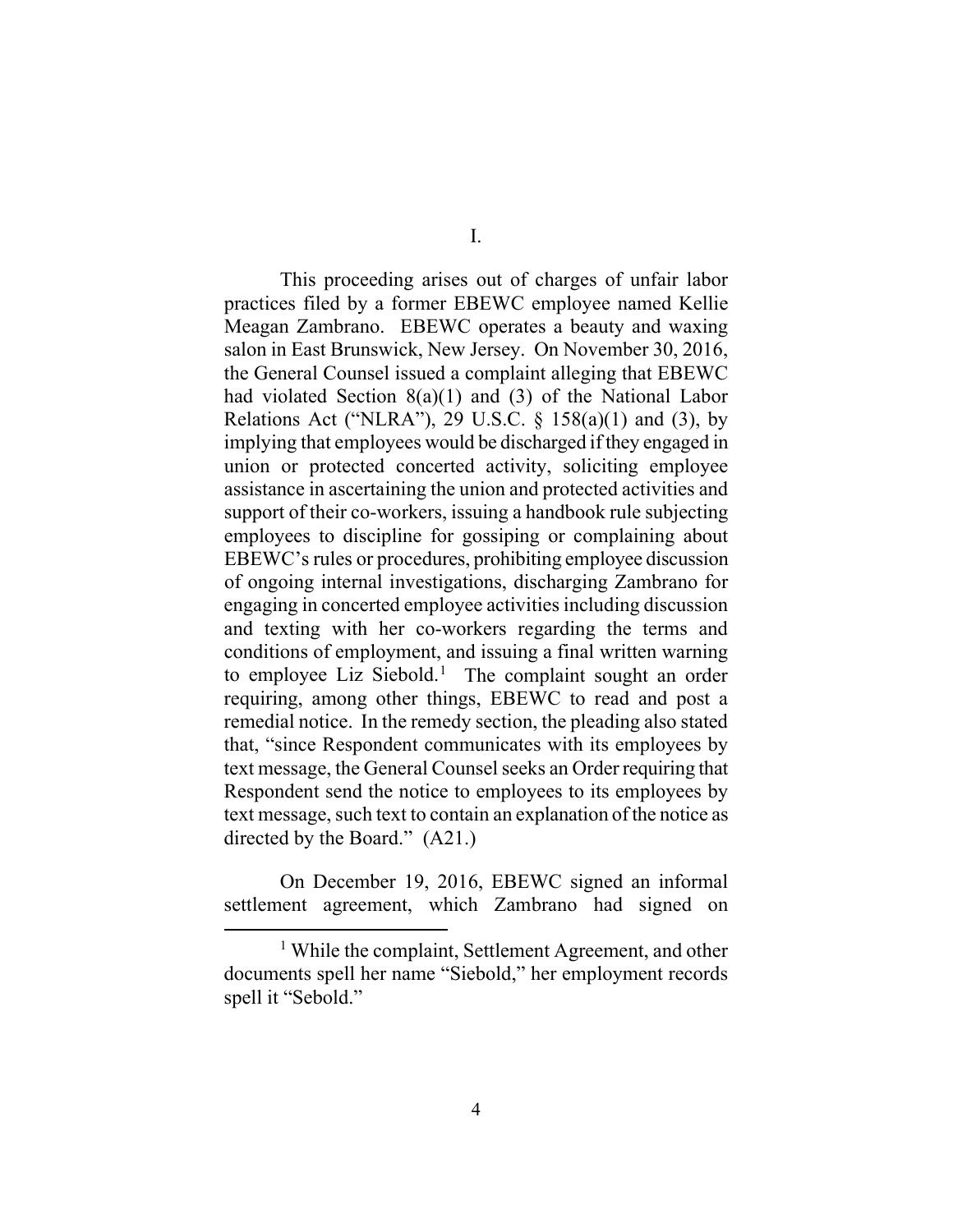November 30, 2016 and the Regional Director then approved on January 3, 2017. As the Board observed in its decision, EBEWC agreed to:

> (1) post at its facility the appropriate Board notice for 60 days; (2) send the notice by text message to all employees who work at the facility; (3) read, or have a Board Agent read, the notice; (4) comply with all the terms and provisions of the notice, including rescinding handbook rules prohibiting talking or complaining about wages, hours, and working conditions or the Respondent's rules, policies, and/or procedures and rescinding the final warning issued to Liz Siebold; (5) make Kellie Zambrano whole by paying her \$20,000 in backpay and interest; (6) remove from its files all references to Zambrano's discharge, and inform Zambrano in writing that it had been done; and (7) notify the Regional Director in writing what steps the Respondent had taken to comply with the settlement.

E, Brunswick European Wax Ctr., 369 NLRB No. 77, 2020 WL 2476669, at \*1 (May 13, 2020). The Settlement Agreement also included a "**Non-Admission Clause**." (A24 ("By entering into this Settlement Agreement, the Charged Party does not admit that it has violated the National Labor Relations Act.").) But it was also agreed as to the "**SCOPE OF THE AGREEMENT**" that the Settlement Agreement "settles only the allegations in the above-captioned case(s)" (including all the allegations covered by the attached Notice made part of the Settlement Agreement) "and does not settle any other case(s) or matters." (A24-A25 ("It does not prevent persons from filing charges, the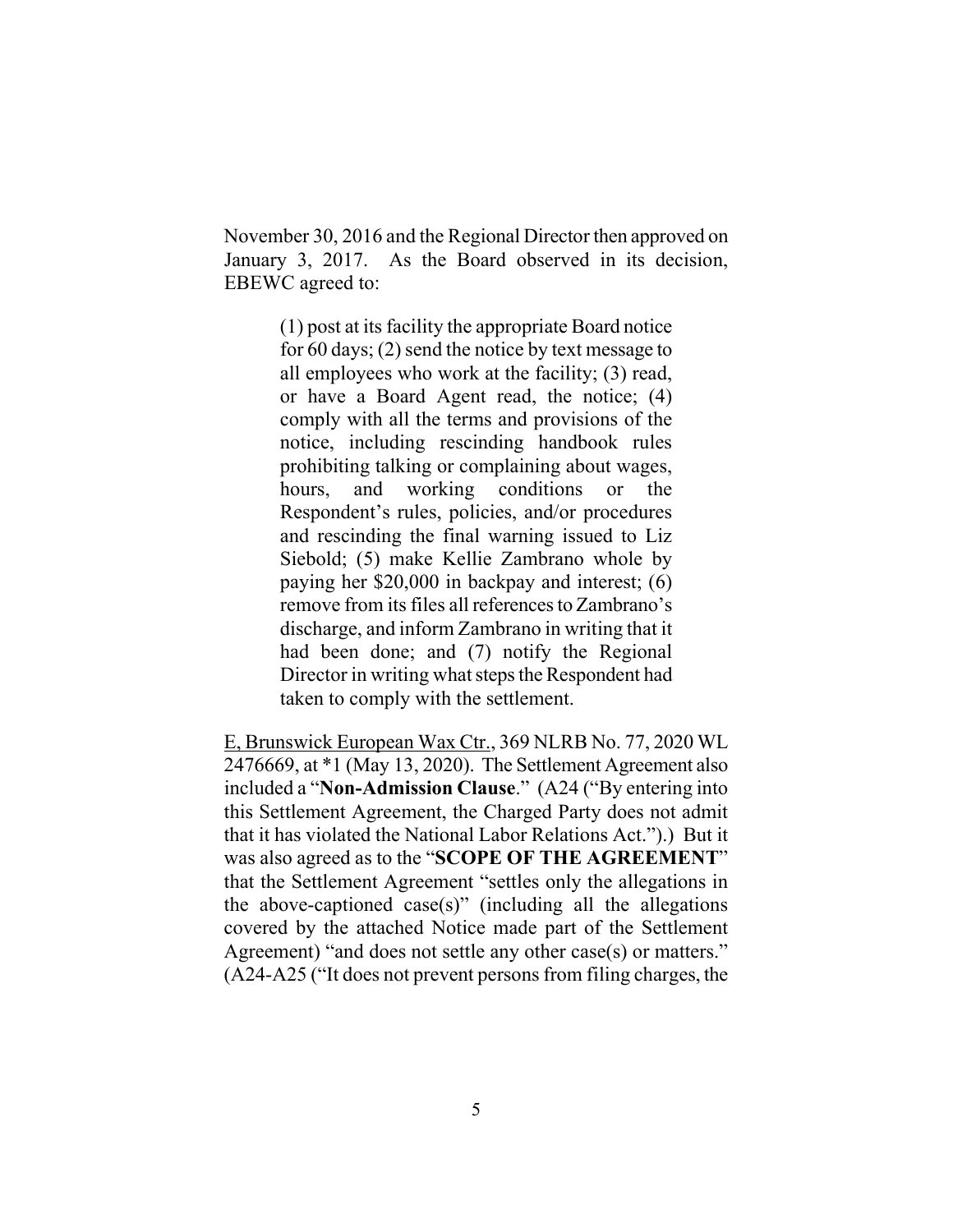General Counsel from prosecuting complaints, or the Board and the courts from finding violations with respect to matters that happened before this Agreement was approved regardless of whether General Counsel knew of those matters or could have easily found them out. The General Counsel reserves the right to use the evidence obtained in the investigation and prosecution of the above-captioned case(s) for any relevant purpose in the litigation of this or any other case(s), and a judge, the Board and the courts may make findings of fact and/or conclusions of law with respect to said evidence.").

The Settlement Agreement set forth the following requirement governing electronic notification:

> **ELECTRONIC NOTICE.—**The Charged Party will send a copy of the signed Notice in English and in additional languages if the Regional Director decides that it is appropriate to do so, by text to all employees who work at the facility located at [address]. The message of the text transmitted with the Notice will state: "We are distributing the Attached Notice to Employees to you pursuant to a Settlement Agreement approved by the Regional Director of Region 22 of the National Labor Relations Board in Case(s) 22- CA-178646." The Charged Party will forward a copy of that text, with all of the recipients' phone numbers, to the Region's Compliance Officer at [e-mail address].

(A24.) Under the heading "**PAYMENT OF WAGES AND BENEFITS**," it was agreed that: "Within 14 days from approval of this agreement, the Charged Party will make whole the employee(s) named below by payment to each of them of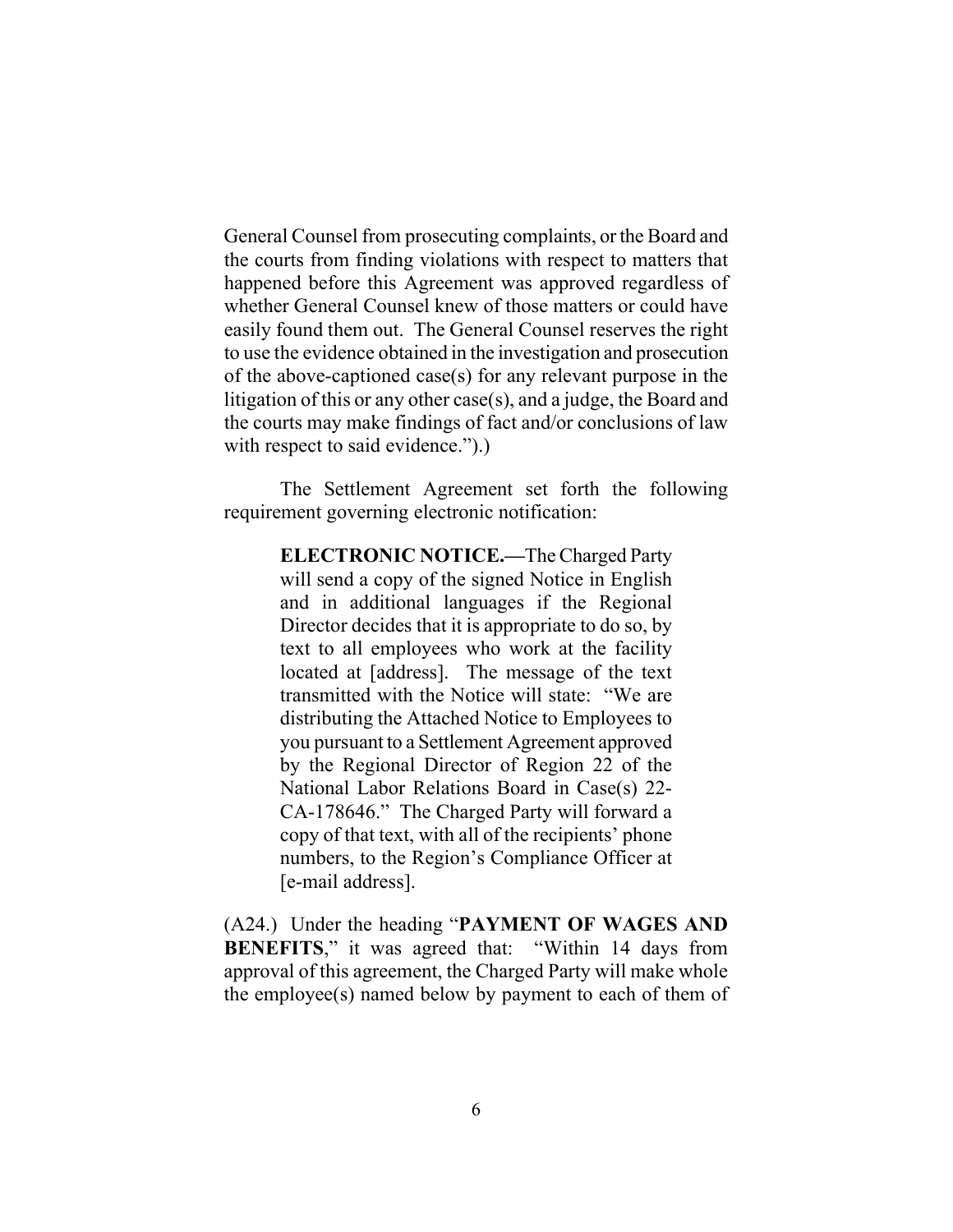the amount opposite each name. The Charged Party will make appropriate withholdings for each named employee. No withholdings should be made from the interest portion of the backpay. Kellie Zambrano \$20,000.00" (Id.) In the "**NOTIFICATION OF COMPLIANCE"** provision, the parties to the Settlement Agreement agreed that they "will notify the Regional Director in writing what steps the Charged Party has taken to comply with the Agreement." (A25.) "This notification shall be given within 5 days, and again after 60 days, from the date of the approval of this Agreement," and "[n]o further action shall be taken in the above captioned case(s) provided that the Charged Party complies with the terms and conditions of this Settlement Agreement and Notice." (Id.)

Furthermore, the Settlement Agreement included a specific provision addressing "**PERFORMANCE**":

> Performance by the Charged Party with the terms and provisions of this Agreement shall commence immediately after the Agreement is approved by the Regional Director, or if the Charging Party does not enter into this Agreement, performance shall commence immediately upon receipt by the Charged Party of notice that no review has been requested or that the General Counsel has sustained the Regional Director.

> The Charged Party agrees that in case of noncompliance with any of the terms of this Settlement Agreement by the Charged Party, and after 14 days' notice from the Regional Director of the National Labor Relations Board of such non-compliance without remedy by the Charged Party, the Regional Director will issue a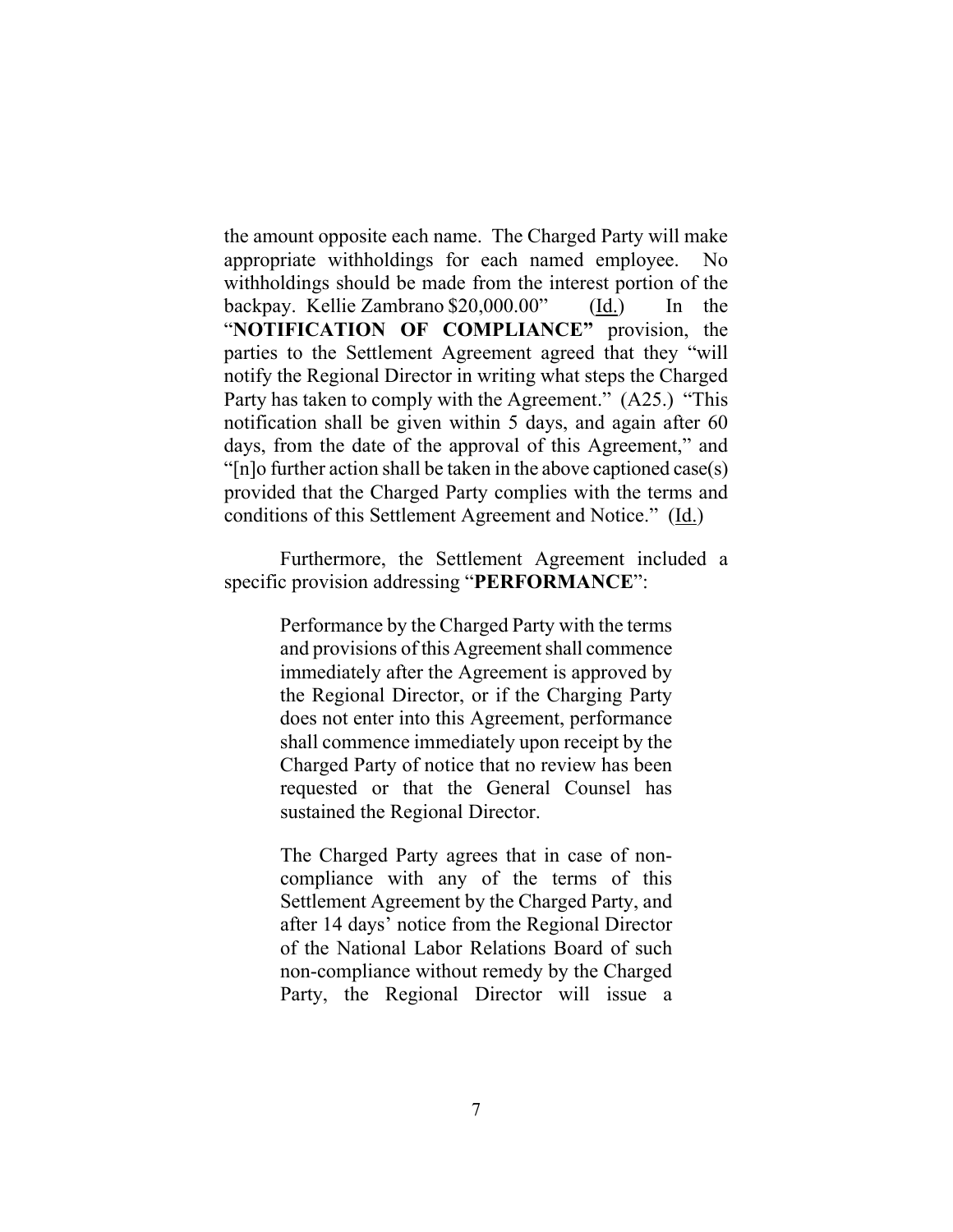Complaint that includes the allegations covered by the Notice to Employees, as identified above in the Scope of Agreement section, as well as filing and service of the charge(s), commerce facts necessary to establish Board jurisdiction, labor organization status, appropriate bargaining unit (if applicable), and any other allegations the General Counsel would ordinarily plead to establish the unfair labor practices. Thereafter, the General Counsel may file a Motion for Default Judgment with the Board on the allegations of the Complaint. The Charged Party understands and agrees that all of the allegations of the Complaint will be deemed admitted and that it will have waived its right to file an Answer to such Complaint. The only issue that the Charged Party may raise before the Board will be whether it defaulted on the terms of this Settlement Agreement. The General Counsel may seek, and the Board may impose, a full remedy for each unfair labor practice identified in the Notice to Employees. The Board may then, without necessity of trial or any other proceeding, find all allegations of the Complaint to be true and make findings of fact and conclusions of law consistent with those allegations adverse to the Charged Party on all issues raised by the pleadings. The Board may then issue an Order providing a full remedy for the violations found as is appropriate to remedy such violations. The parties further agree that a U.S. Court of Appeals Judgment may be entered enforcing the Board Order ex parte, after service or attempted service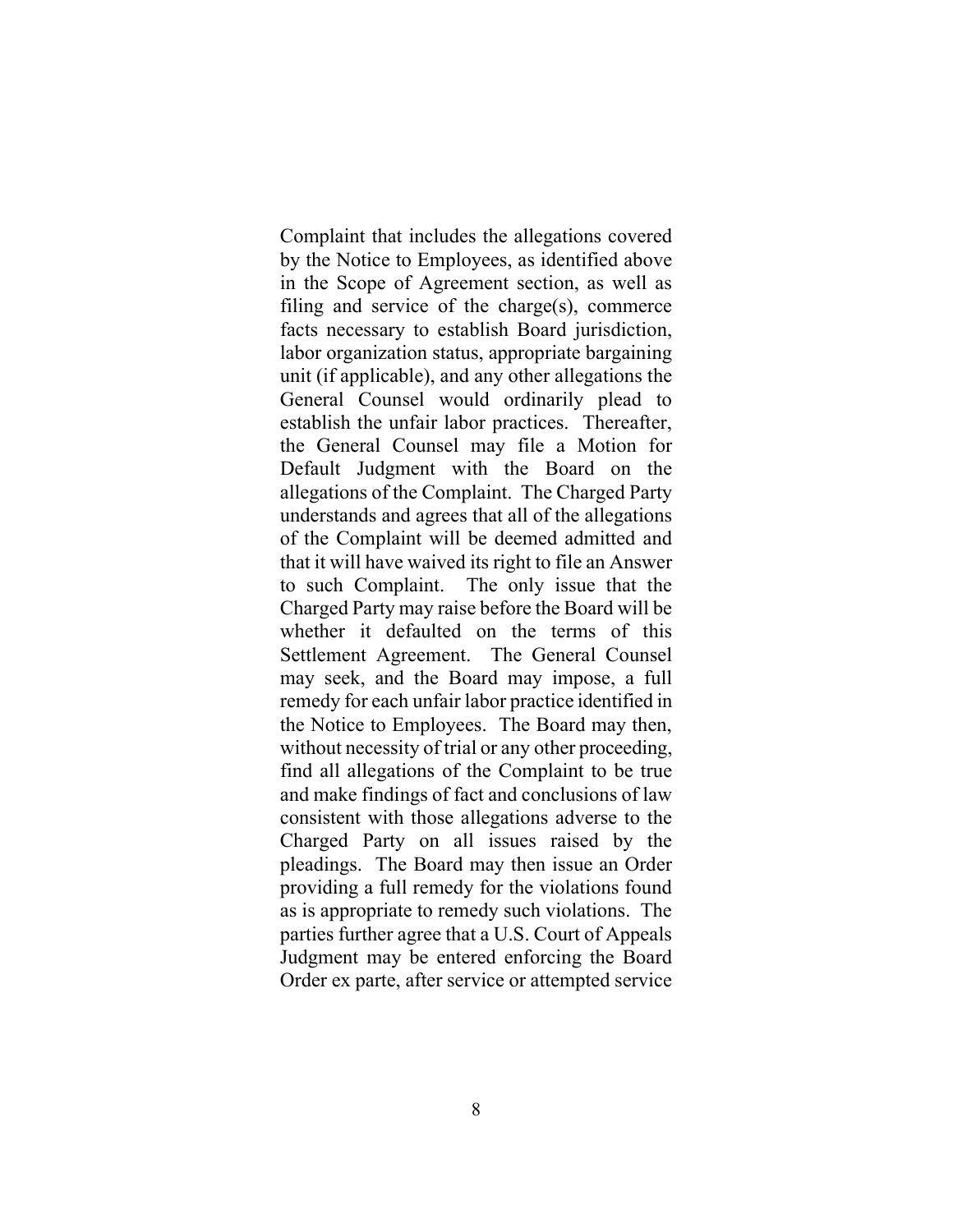upon Charged Party at the last address provided to the General Counsel.

#### (A25.)

In a January 6, 2017 letter, the Region 22 compliance officer summarized EBEWC's obligations under the Settlement Agreement, specifically that it must post the enclosed Notice to Employees, read the Notice to Employees in the presence of a Board agent, send a copy of the signed Notice "by text" to all employees who work at the facility, and complete and return the enclosed certification of compliance forms (with the first part due January 20, 2017 and the second part due by February 6, 2017). The compliance officer also indicated that the terms of the Settlement Agreement and Notice should be read carefully because EBEWC was "expected to comply with all such provisions." (A45 ("If you have any questions or if I can assist you, please let me know.").) "Specifically, the Settlement Agreement requires" EBEWC to make Zambrano whole by payment in the amount of \$20,000.00 (no later than January 17, 2017).  $(\underline{Id.})$ 

By letter dated February 1, 2017, the compliance officer reminded EBEWC of its obligations:

> As you are aware, the terms of the Agreement require, among other things, that your client, European Wax Center of East Brunswick, post a notice to employees for 60 days, read the notice aloud to employees in the presence of a Board agent, distribute the notice electronically to employees, pay Kellie Zambrano a total of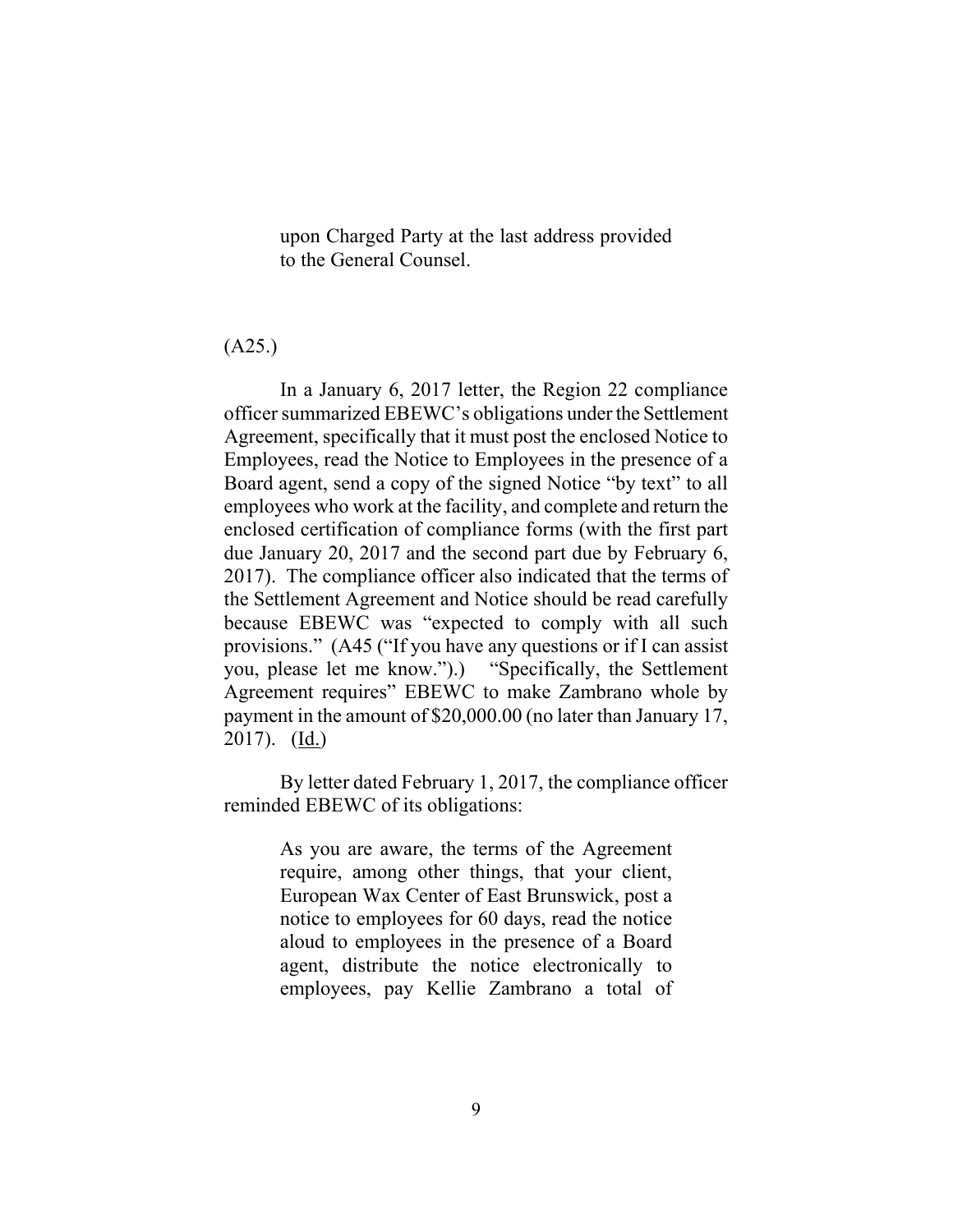\$20,000 in the method described in my January 6, 2017 opening compliance letter to you, and remove from its files any reference to Ms. Zambrano's discharge and notify her in writing that this has been done and that the discharge will not be used against her in any way.. [sic] Additionally, the Employer is required to complete and return to me the Certification of Compliance, Part One and Part Two forms, along with a signed and dated copy of the notice. To date, the Region has received none of the required items from the Employer or any indication that the Employer intends to comply with the Settlement Agreement.

(A51.) EBEWC was advised that it must comply with the provisions of the Settlement Agreement and arrange a date for the compliance officer to visit its facility for the notice reading "to take place no later than "**February 15, 2017**." (Id.) "Absent receipt of the backpay and the above-described actions by this date, and without further notice to you, I will recommend to the Regional Director that he revoke the Settlement Agreement." (Id.)

On March 20, 2017, the compliance officer acknowledged by e-mail receipt of the backpay and interest check for Zambrano and stated that, given this receipt, the Regional Director was reluctantly willing to give EBEWC two more weeks (i.e., by April 4, 2017) to comply with the Settlement Agreement's remaining provisions. According to this e-mail, those outstanding items were: (1) posting of the Notice; (2) reading of the Notice aloud to the employees; (3) completing and returning the certification of compliance forms;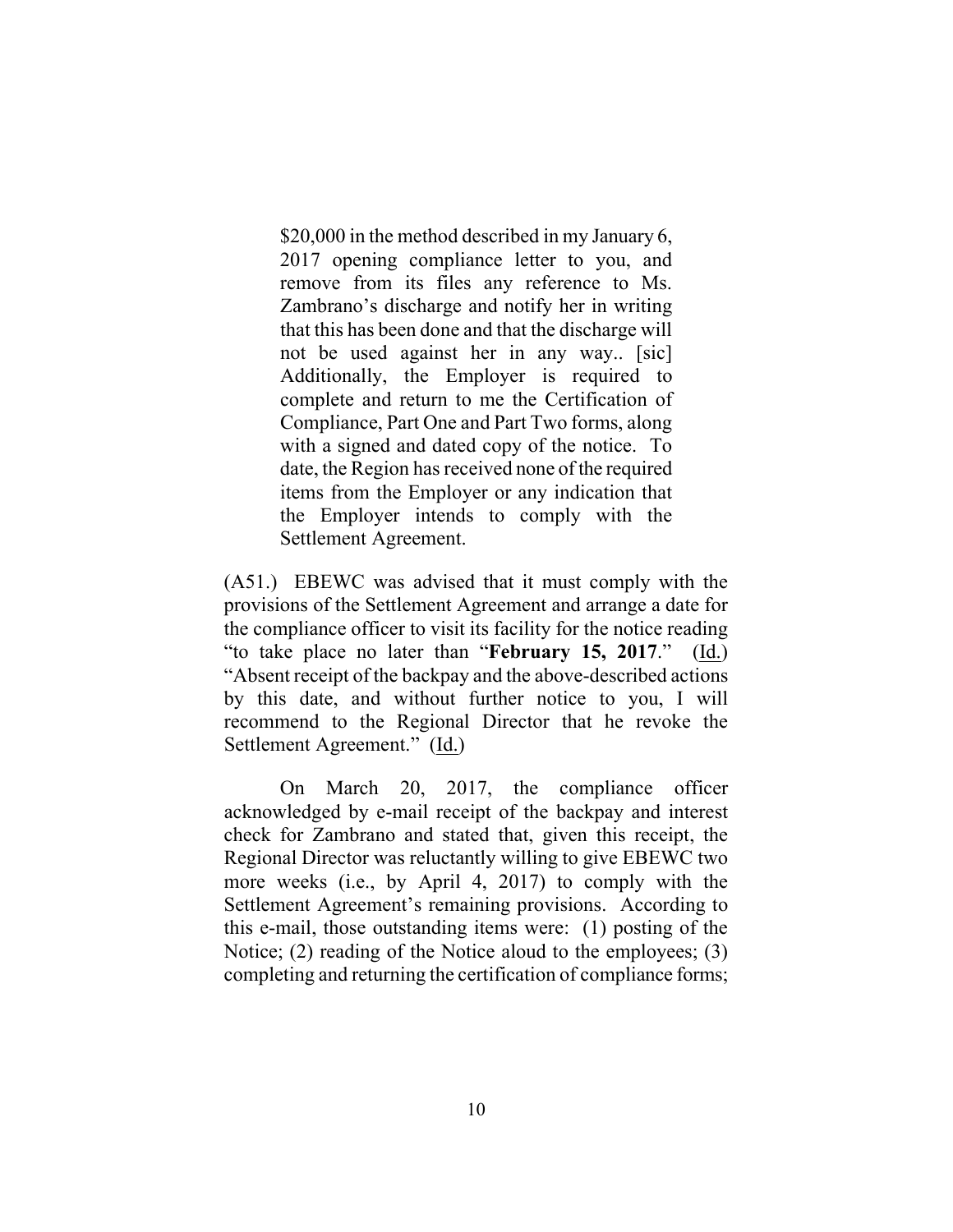and (4) purging Zambrano's personnel file of any reference to her discharge (and notifying Zambrano in writing that this was done and that her discharge would not be used against her). According to the e-mail, no further extensions of time would be granted. In a follow-up e-mail dated the same day, the compliance officer added the requirement that Siebold's written discipline be purged from her personnel file (with written confirmation to the Region that this step was completed).

On May 9, 2017, a compliance assistant identified by email the outstanding items required "to comply with the [remaining] provisions of the Settlement Agreement." (A90.) These were posting of the Notice, reading of the Notice aloud to employees, submission of the certification of compliance forms, and purging Zambrano's personnel file of all references to her discharge (with written confirmation to the Region that this was done).

On June 12, 2017, the Region's compliance officer read the Notice to the employees at the facility. In an e-mail dated June 19, 2017, the compliance officer stated, among other things, that:

### **There are remaining items that must be completed by the end of this week by the Employer:**

1. The notice to employees must be sent via text to all wax associates and general service associates and the text must say "We are distributing the attached Notice to Employees to you pursuant to a Settlement Agreement approved by the Regional Director of Region 22 of the National Labor Relations Board" with the notice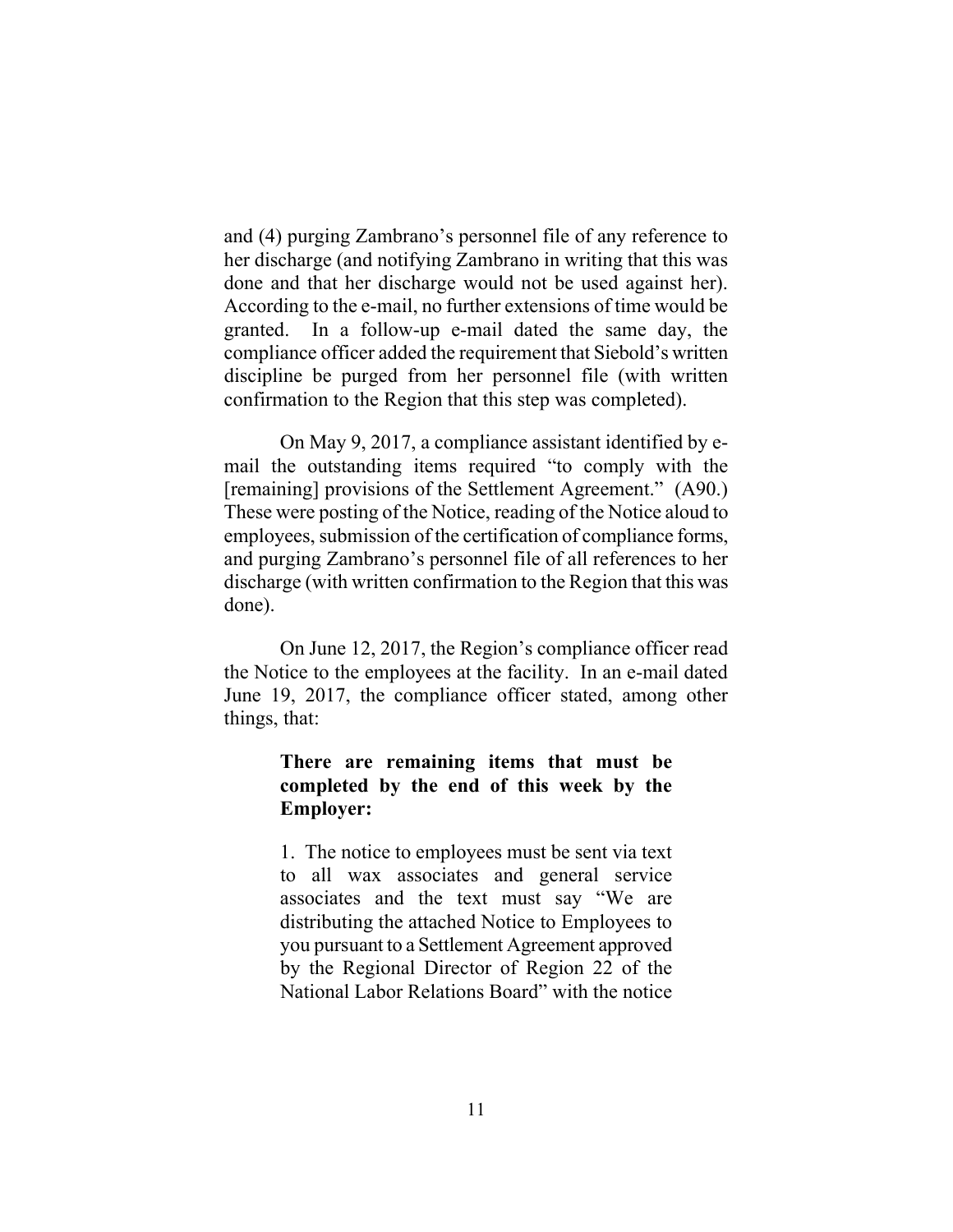attached.

(A57.) She also asked EBEWC to rescind Siebold's final warning, remove references to Zambrano's discharge from its files (and inform Zambrano of this action), and complete and return the relevant forms by June 23, 2017. According to the compliance officer, "[t]he Employer signed this settlement agreement on December 19, 2016 and has been given a generous amount of time to comply with the terms." (A58.) She warned that "[t]he Region will have no choice but to move forward with seeking a default judgment if these remaining provisions of the settlement have not been completed by the end of this week."  $(\underline{Id})$ 

On July 31, 2018, the Regional Director reissued the complaint. In addition to setting forth the allegations of unfair labor practices included in the original complaint, the reissued complaint alleged that EBEWC had failed to fully comply with all of the terms of the Settlement Agreement by:

> 1. Failing to remove from its files reference to Zambrano's discharge and notifying her it has done so.

> 2. Failing to rescind Liz Siebold's final warning.

> 3. Failing to text the Notice to its employees; and

> 4. Failing to return the required Certification of Compliance forms to the Region to document the steps Respondent took to comply with the Settlement Agreement.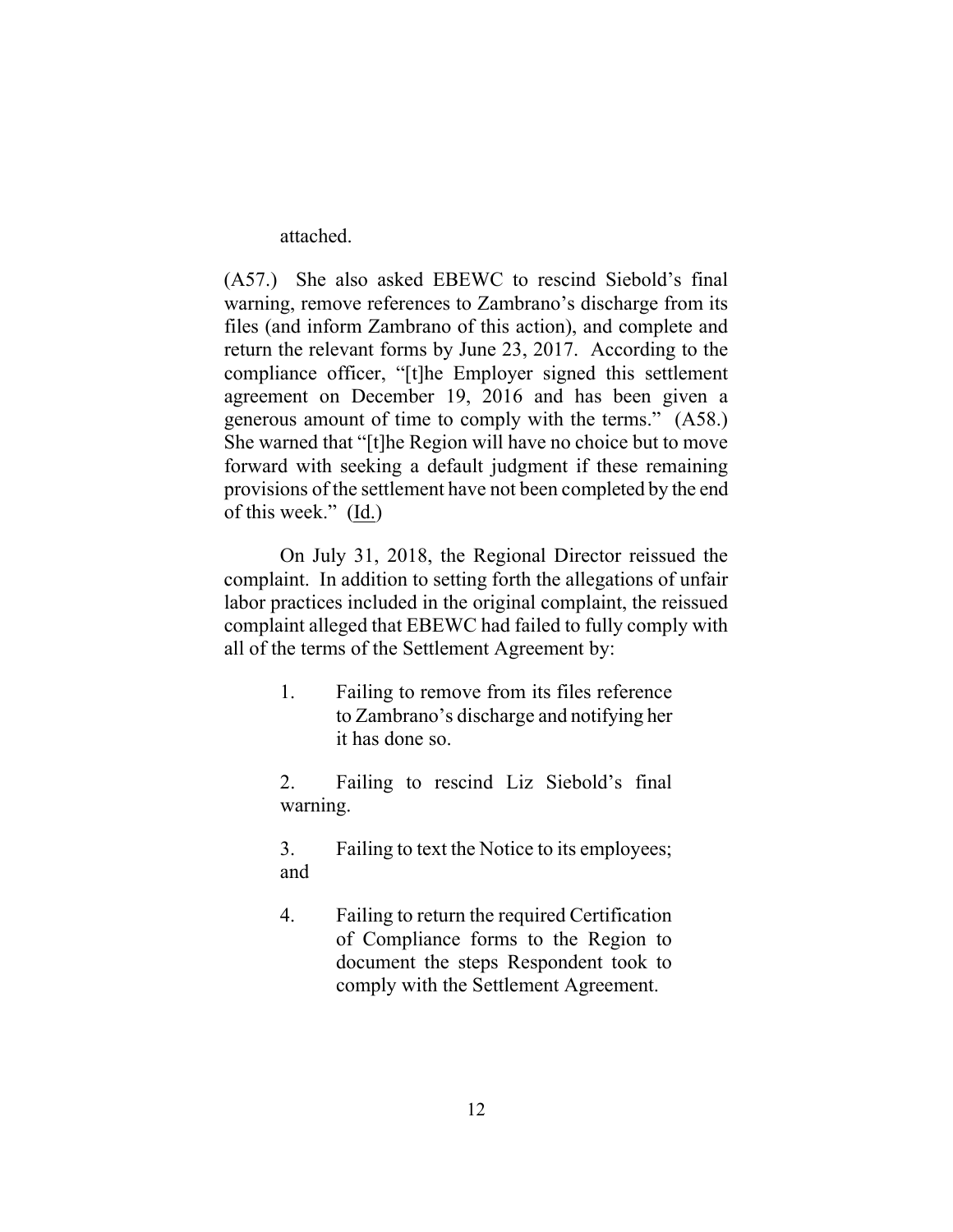(A29.) As part of the remedy for the alleged unfair labor practices, "and since Respondent communicates with its employees by text message, the General Counsel seeks an Order requiring that Respondent send the notice to employees to its employees by text message, such text to contain an explanation of the notice as directed by the Board." (A34.)

The General Counsel also filed on the same day a motion for default judgment, asking the Board to issue a decision and order against EBEWC containing findings of fact and conclusions of law based on the allegations of the reissued complaint, and "ordering [EBEWC] to fully remedy the unfair labor practices found, and granting such other, further relief as may be proper in the circumstances." (A36.) After summarizing the history of this proceeding and specifically addressing how EBEWC had failed to comply with the terms of the Settlement Agreement, the General Counsel alleged that "the Settlement Agreement provides that in the event of noncompliance, the Board may issue an order providing a full remedy for the violations found as is appropriate to remedy such violations and that a U.S. Court of Appeals Judgment may be entered enforcing the Board order." (A40.) "As a result of Respondent's default, the General Counsel seeks an Order requiring Respondent to fulfill all of its remaining undertakings in the January 3, 2017 Settlement Agreement." (Id.) The General Counsel thereby moved that the Board find that: (1) EBEWC had waived its right to file an answer to the reissued complaint under the terms of the Settlement Agreement, that all allegations of the reissued complaint be deemed to be true, and that no hearing was necessary; (2) find that EBEWC had violated Section  $8(a)(1)$  and  $(3)$  as alleged in the reissued complaint; (3) issue a decision and order containing findings of fact and conclusions of law based on (and in accordance with)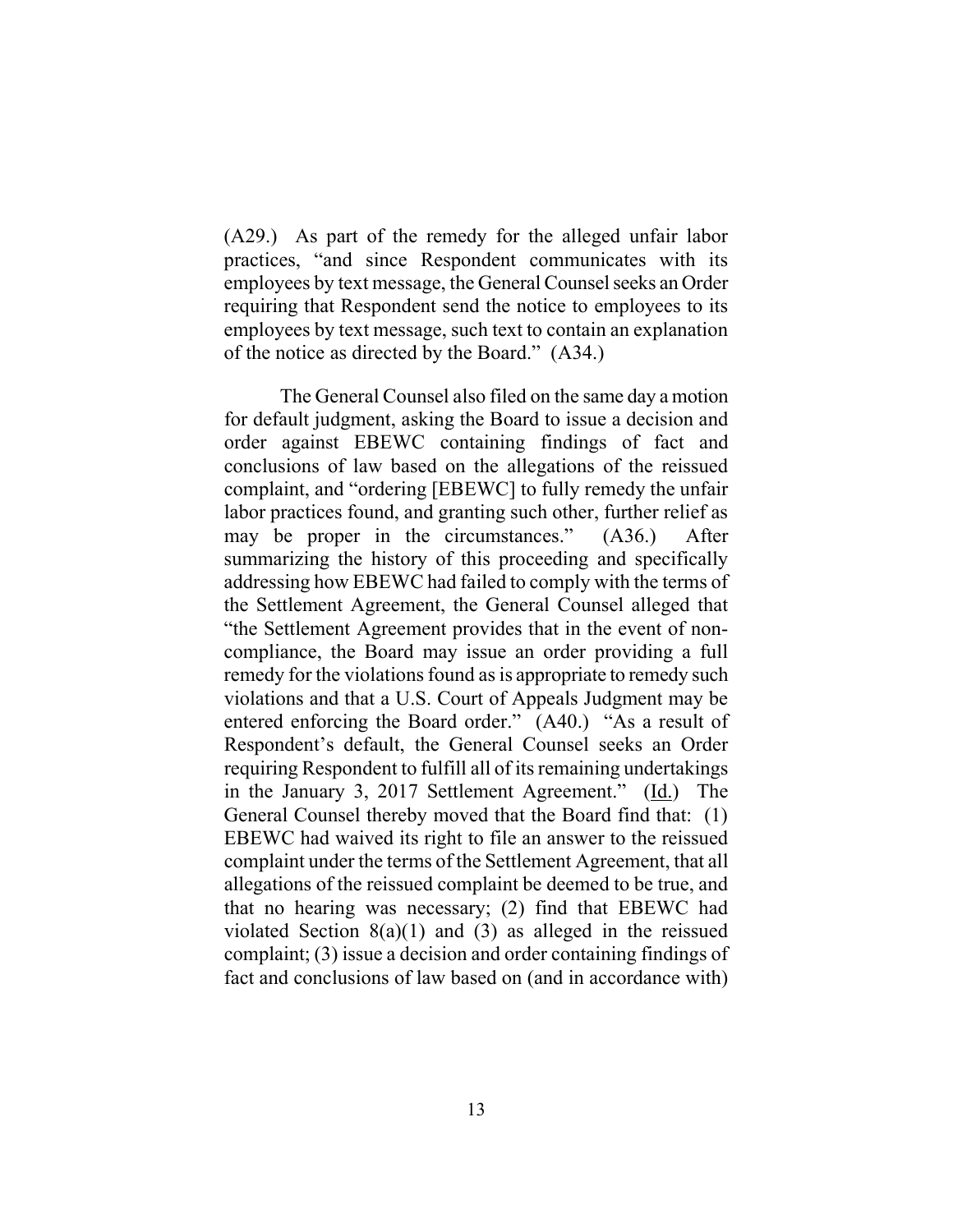the reissued complaint's allegations "and provide a full remedy for the unfair labor practices alleged"; and (4) "[g]rant any such other, further, and different relief as may be appropriate and proper to remedy the allegations in the reissued Complaint." (A40.)

On August 3, 2018, the matter was transferred to the Board, and the Board issued a notice to show cause why the General Counsel's motion should not be granted.

On August 16, 2018, counsel for EBEWC sent the General Counsel's attorney a letter explaining that her client had complied with its obligations under the Settlement Agreement:

> Kindly find enclosed the Competed [sic] Compliance Forms (Part One and Two) with attached: Exhibit "A" (copy of e-mail communication sent to all employees with Notices pursuant to the Settlement Agreement); Exhibit "B" (copy of e-mail confirming Manager, Shani Guadalupe's reading of the Notice on April 7, 2017); Exhibit "C" (e-mail communications confirming Ms. Ficke's [sic] Notice Reading at European Wax Center on June 12, 2017); Exhibit "D" (copy of the check issued to Ms. Zambrano on February 7, 2017 and mailed to the NLRB on March 6, 2017); and Exhibit "E" (copy of the recent correspondence sent to Ms. Zambrano confirming expungement of file per Settlement Agreement in February 2017).

(A71.) Counsel also indicated that, as to the rescission of Siebold's final warning, Siebold had voluntarily terminated her employment (her last day was July 29, 2016) and all reference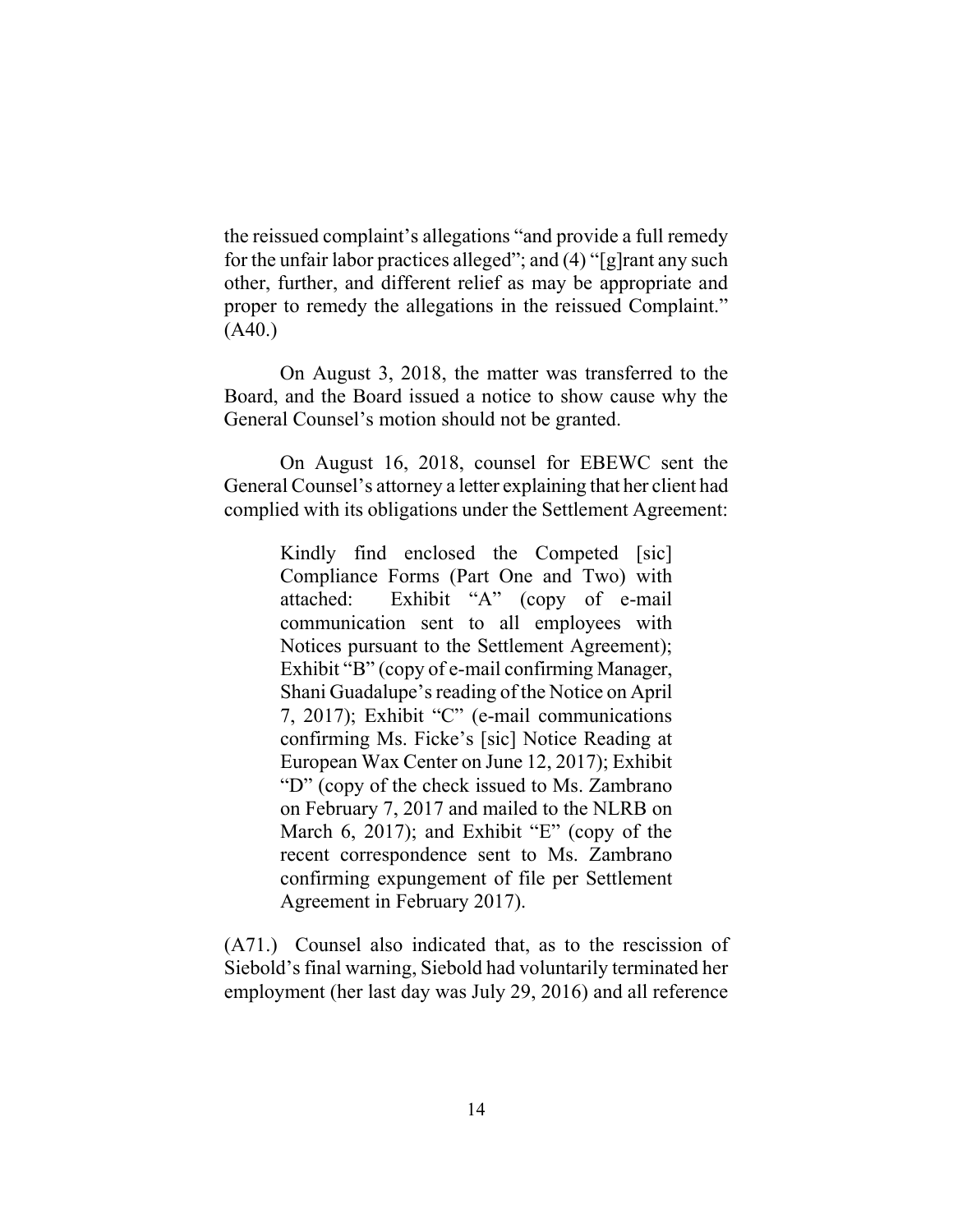to the final warning was removed from her file (a copy of which was enclosed as Exhibit F). "It is my understanding that the enclosed confirms that European Wax Center of East Brunswick is fully compliant with its obligations under the terms of the Settlement Agreement in this matter. Kindly confirm that the pending Notice to Show Cause will be withdrawn and no further steps are required on behalf of our client."  $(\underline{Id})$ 

The first part of the attached certification of compliance forms contained an "**Electronic Distribution**" section stating that: "The signed and dated Notice to Employees in the above captioned matter was distributed electronically on (date) . . . by the following means. (State means of distribution **and attach proof.**). . ." (A72.) In handwriting, a date was provided (April 7, 2017), and EBEWC stated: "**SEE COPY OF EMAIL WITH FOUR (4) ATTACHED DOCUMENTS ATTACHED HERETO AS EXHIBIT 'A.'"** (Id.)

In turn, Exhibit A included an e-mail dated April 7, 2017 from EBEWC to its employees entitled "Meeting Notes 4/7/17." (A76.) The "**Topics discussed**" listed the following item: "Everybody please follow me into the call center to read important documents and also see attachment. Any questions, please come to me." (A77.) The Notice was then attached to the e-mail.

On August 17, 2018, EBEWC filed its opposition to the reissued complaint, motion for default judgment and issuance of decision and order, and the notice to show cause. In support of its opposition, it "avers that the alleged deficiencies were all addressed and complied with as set forth in the recent submissions to [the attorney for the General Counsel]." (A66.) A copy of the August 16, 2018 letter and its exhibits were attached to the opposition. EBEWC thereby requested that the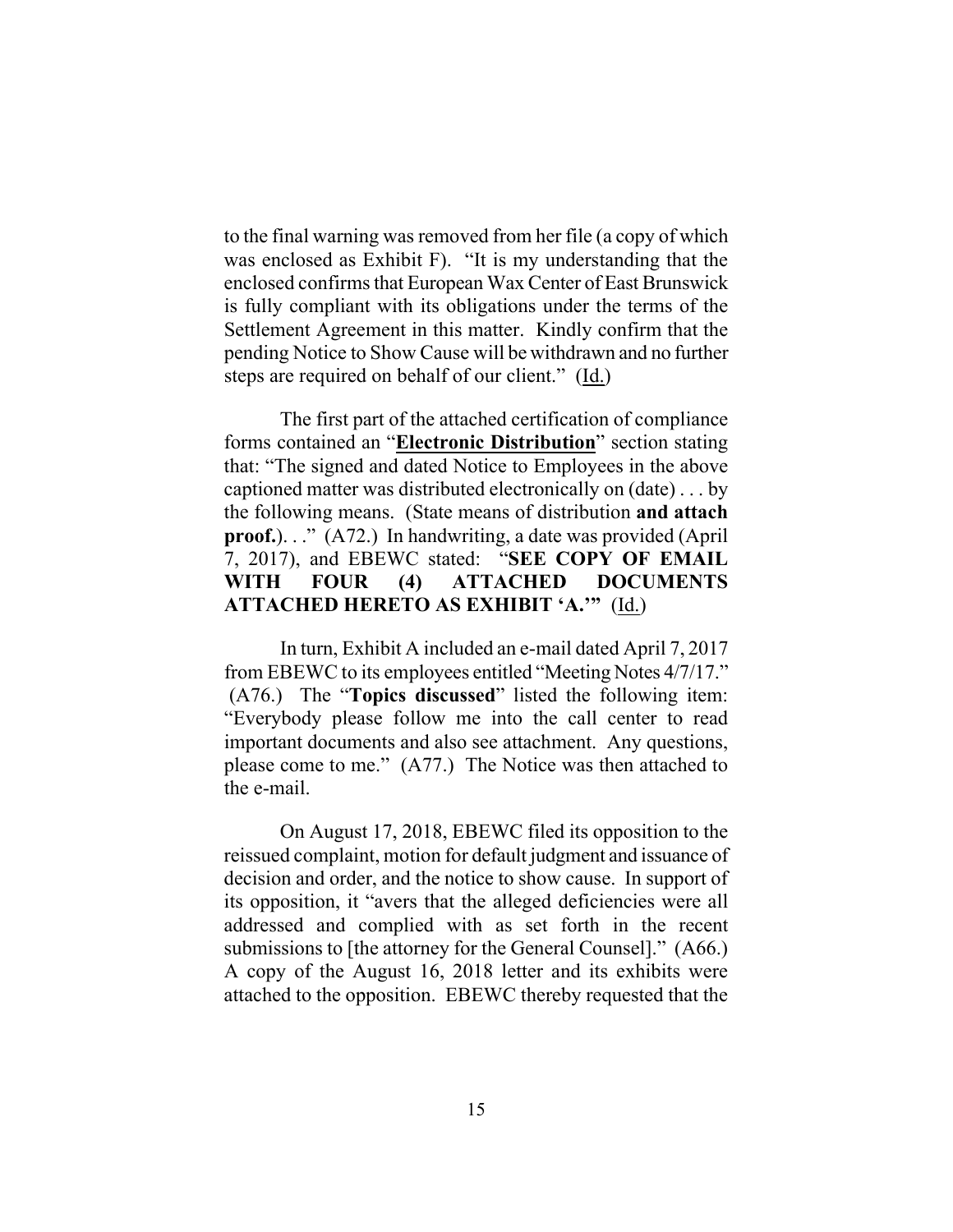Board deny the relief requested, find that it had fully satisfied the terms and conditions of the Settlement Agreement, and enter a final dismissal in this case.

On May 13, 2020, a three-member panel of the Board issued its decision and order. First, it rendered the following "Ruling on Motion for Default Judgment":

> In its response to the Notice to Show Cause, the Respondent contends that the Motion for Default Judgment should be denied and the reissued complaint should be dismissed because the documents attached to its response to the Notice to Show Cause, which consist of copies of completed compliance forms, an email communication to employees, a copy of an email stating that Manager Shania Guadalupe read the notice on April 7, 2017, email communication confirming the compliance officer's reading of the notice on June 12, 2017, a copy of the check issued to Zambrano, a copy of the correspondence sent to Zambrano confirming expungement of the discharge from her personnel record, and a copy of Siebold's file with all references to the final written warning she received removed, show "that the alleged deficiencies were all addressed and complied with."

> Although the Respondent asserts that it has complied with the settlement agreement, the Respondent has not established that it has sent the notice to employees by text message to employees. As noted above, the noncompliance provision in the settlement agreement provides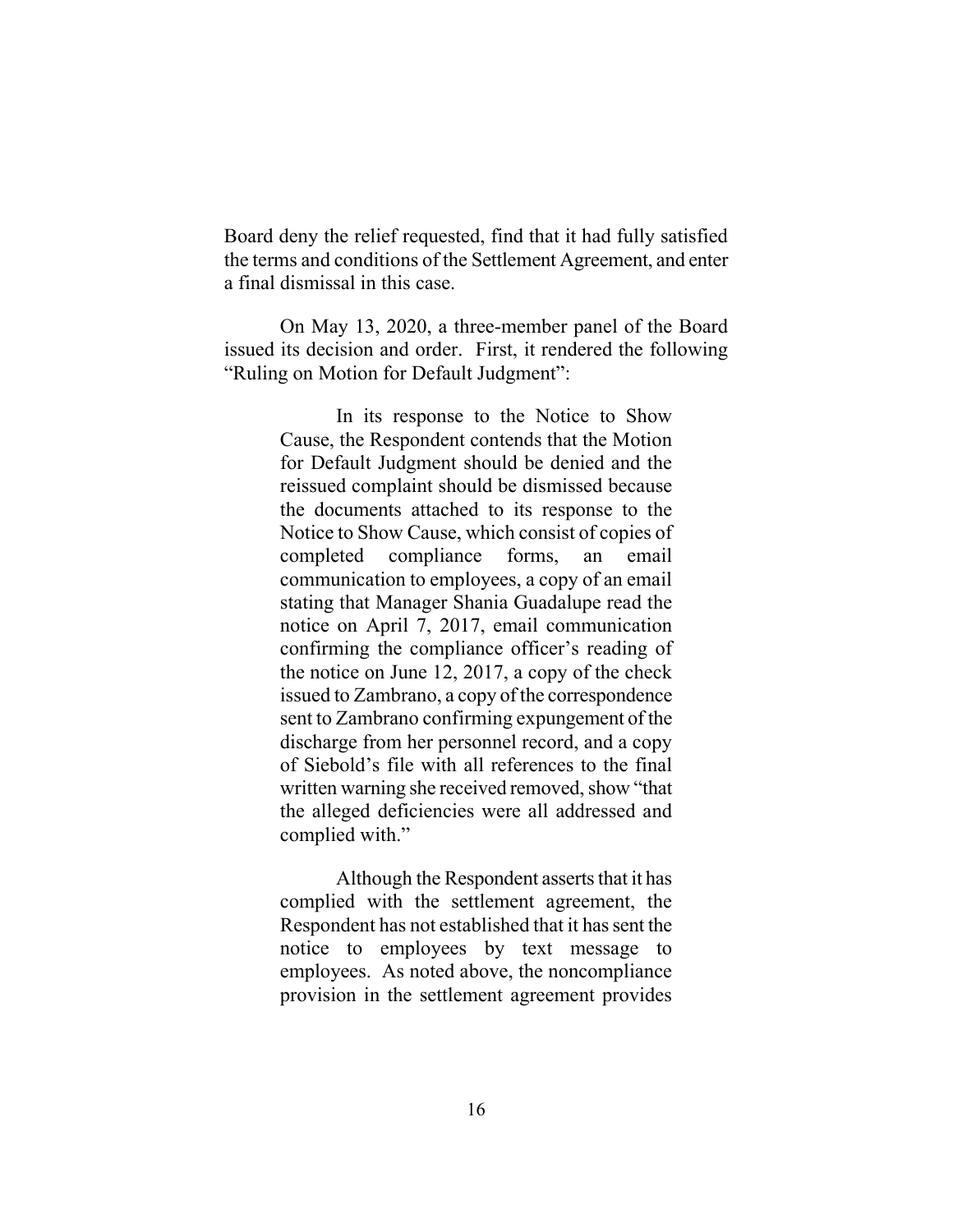that "[t]he only issue that the Charged Party may raise before the Board will be whether it defaulted on the terms of this Settlement Agreement." As described, the Respondent has not shown that it has fully complied with that agreement. The settlement agreement further provides that "[t]he Board may then, without necessity of trial or any other proceeding, find all allegations of the Complaint to be true and make findings of fact and conclusions of law consistent with those allegations adverse to the Charged Party on all issues raised by the pleadings." Therefore, because the Respondent has not established that it complied with all of the terms of the settlement agreement, we find that Respondent has failed to raise any material issue of fact warranting a hearing. [Footnote 1: The Respondent also has not established that it has rescinded the handbook rules prohibiting talking or complaining about wages, hours, and working conditions or the Respondent's rules, policies, and/or procedures. However, the Region has not cited this as a basis for default, either in its Motion for Default Judgment or its communications with the Respondent, and therefore we do not rely on it here.]

Accordingly, we grant the General Counsel's Motion for Default Judgment and find, pursuant to the non-compliance provision of the settlement agreement set forth above, that all of the allegations in the reissued complaint are true. [Footnote 2: See U-Bee, Ltd., 315 NLRB 667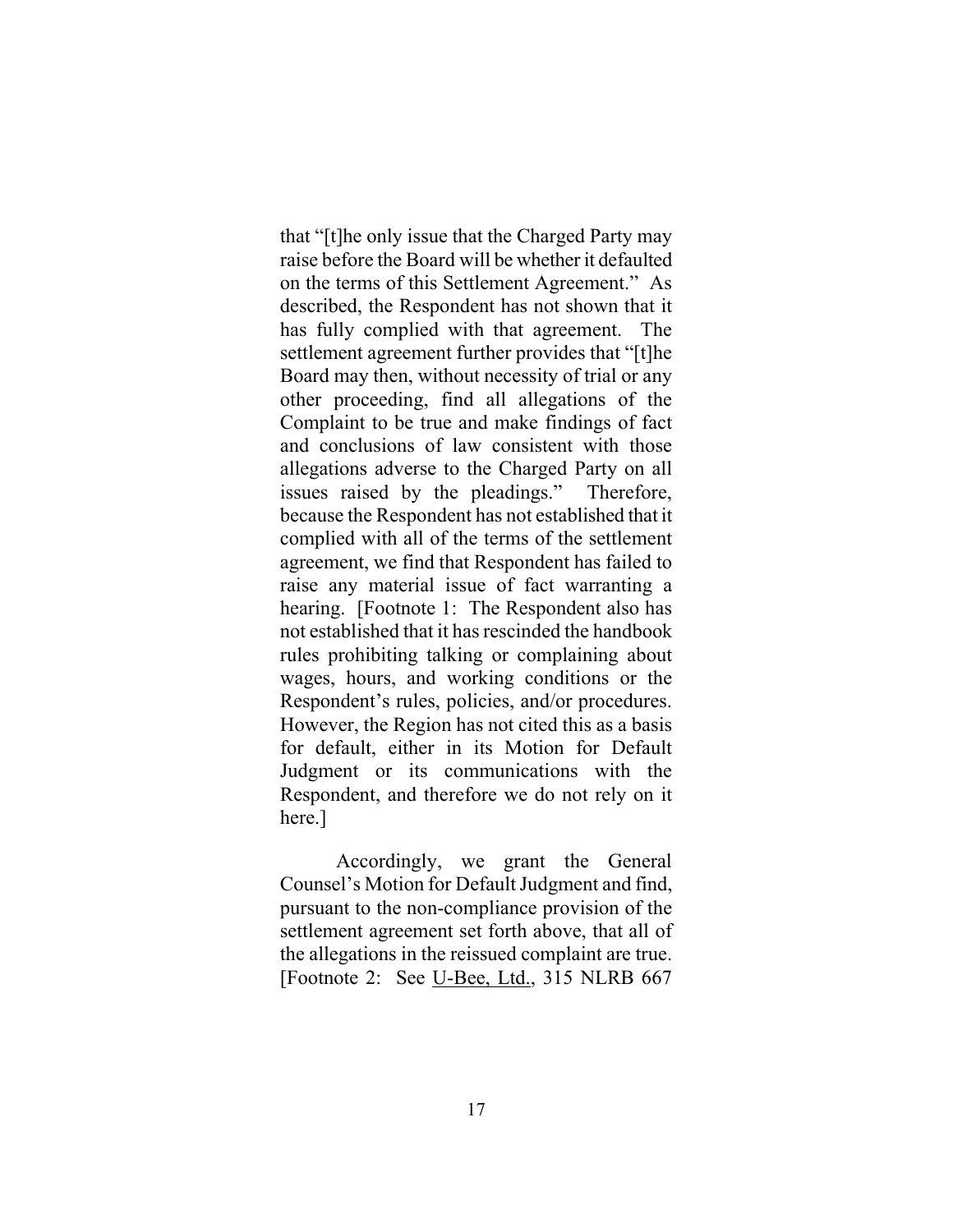(1994).]

EBEWC, 2020 WL 2476669, at \*3. Based on this default, the Board then made findings of fact and conclusions of law on the underlying unfair labor practices alleged in the reissued complaint.

"Having found that the Respondent has engaged in certain unfair labor practices, and in accordance with the General Counsel's request for a 'full remedy' for the violations found, we shall order the Respondent to cease and desist and to take certain affirmative action designed to effectuate the policies of the Act." Id. at \*5. In a footnote, the Board added that, "[t]o the extent that the Respondent has already complied with some of the ordered remedies, it shall not be required to do so again." Id. at \*5 n.3 (citing Able Bldg. Maint., 367 NLRB No. 134, 2019 WL 2176671 (May 16, 2019) ("ordering respondent to, inter alia, make a discriminatee whole 'to the extent that the Respondents have not already done so.'")).

The Board ordered EBEWC to cease and desist from the unfair labor practices and from, in any like or related manner, interfering with, restraining, or coercing employees in the exercise of their rights. It also directed EBEWC to rescind the policies the Board found unlawful, to expunge from its files any discipline against employee Seibold and any reference to Zambrano's discharge and to notify them of those actions, and to offer Zambrano full reinstatement to her former job and make her whole for any loss of earnings or other benefits (including backpay with interest, search-for-work and interim employment expenses with interest, and compensation for any adverse tax consequences for receiving a lump-sum backpay award). The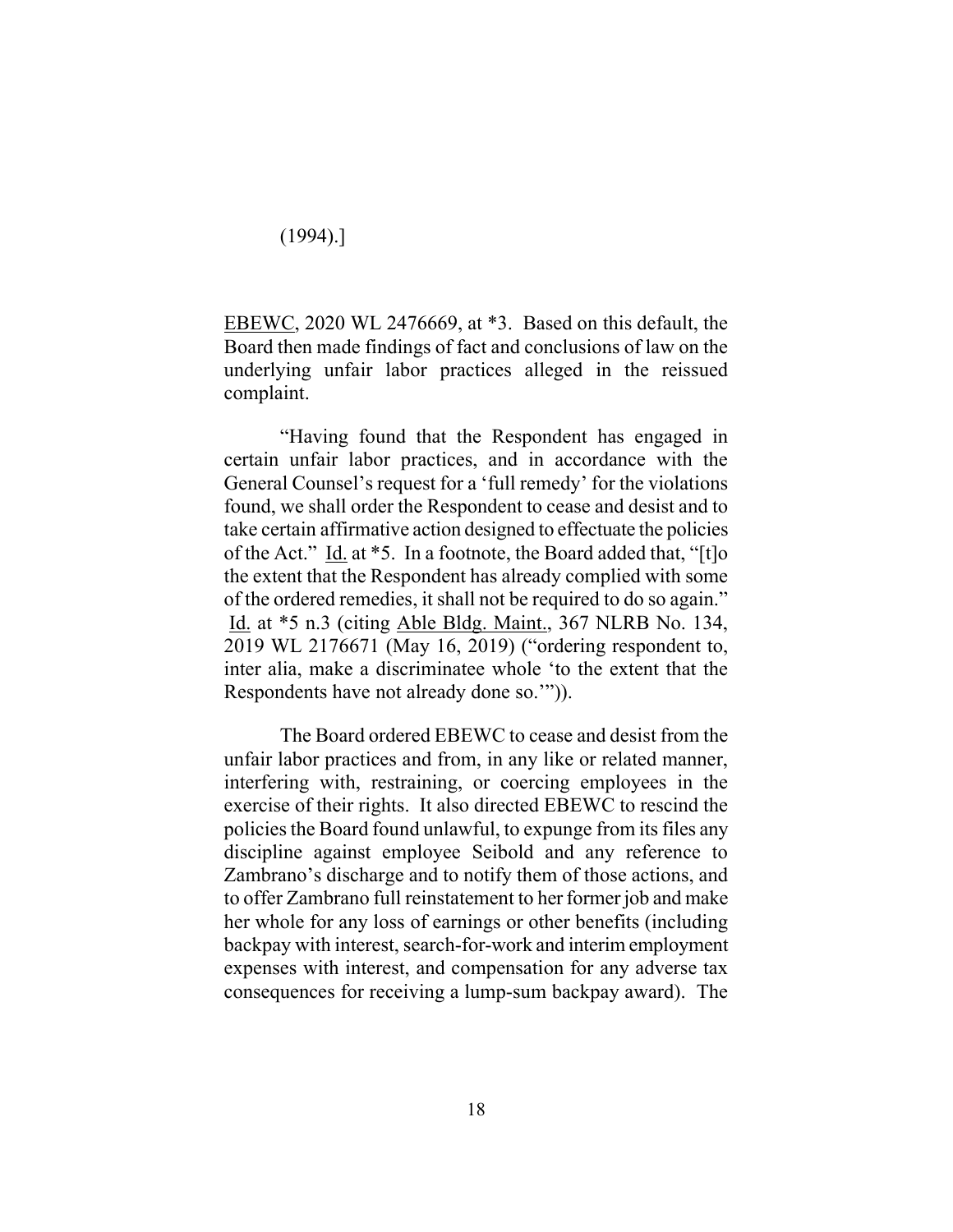Board further noted that, "although Zambrano waived reinstatement for the purposes of the settlement, we shall order it as part of a full remedy for her unlawful discharge." Id. at \*5 n.4. Additionally, "[b]ecause it is unclear whether the total amount set forth in the settlement agreement constitutes a full make-whole remedy, we leave to compliance a determination of the proper amount due to Zambrano." Id. at \*5 n.5; see also id. at \*5 n.6 (rejecting General Counsel's request for reasonable consequential damages because issue (which was not briefed) would involve a change in Board law and Board was unprepared to deviate from its current remedial practice at this time). The order, in turn, required EBEWC to post the remedial notice, distribute it by text message, and have it read at an employee meeting. "[S]ince the Respondent communicates with its employees by text message, we shall require the Respondent to send the notice to its employees by text message. See, e.g., Pacific Green Trucking, Inc., [368 NLRB No. 14, 2019 WL 2715425 (June 27, 2019)]." Id. at \*6. Finally, EBEWC had to certify compliance with its obligations.

#### II.

The Board had jurisdiction over this proceeding pursuant to 29 U.S.C. § 160(a). We have jurisdiction over the petition for review and the application for enforcement under 29 U.S.C. § 160(e) and (f).

According to the Board, we review its decision to grant default motions for abuse of discretion. For its part, EBEWC asserts that we review the Board's legal decisions de novo. However, EBEWC points to this Court's ruling in Livingston Powdered Metals, Inc. v. NLRB, 669 F.2d 133 (3d Cir. 1982), in support of its argument that the Board erred in its interpretation of the Settlement Agreement. Livingston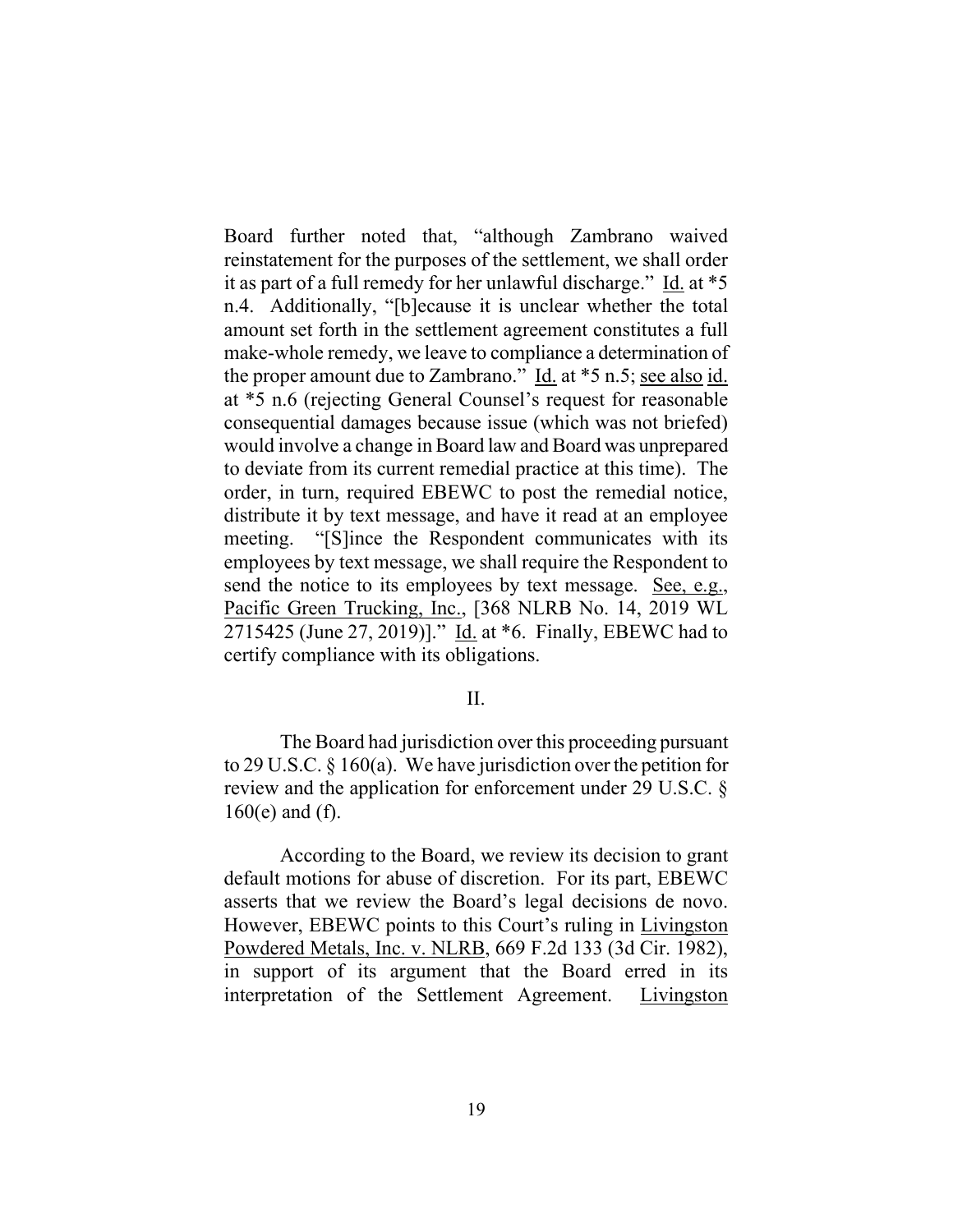Powdered Metals involved the Board's entry of a default where the employer's answer to the complaint was mailed on the due date and received several days later. Id. at 133. "Because the answer alleges defenses that deserve evaluation by the agency, late filing would not have delayed a hearing, and, because other equities were present, we conclude that the Board abused its discretion in refusing to accept the answer." Id. at 133-34. "Although the Board's action was nominally a summary judgment, it was in reality a default." Id. at 136. We emphasized that, "in a default case, more exacting judicial scrutiny is in order." Id. "In a summary judgment proceeding, there is no dispute about the relevant facts. In a default, however, the defendant's contentions are not considered, but rather the ex parte allegations of the adversary are accepted as true." Id. Accordingly, "[t]he possibility that an injustice may occur is much more likely in those circumstances since the controversies are decided upon a procedural technicality instead of a ruling on the merits." Id. (further relying on standard for opening district court default judgments); see also, e.g., id. at 137 ("In summary, the answer mailed on the last day of the designated period set out a meritorious defense to very serious charges, and permission to file it would not have delayed the previously scheduled hearing. We hold, therefore, that the circumstances here constitute good cause to allow the pleading to be filed."). As EBEWC recognized: "[T]his Court stated, 'there are instances where wooden and unreasoning insistence upon technical procedural rules results, not in proper disposition of a cause, but in injustice. Failure to take remedial measures when such incidents occur constitutes an abuse of discretion." (Petitioner's Brief at 17 (quoting Livingston Powdered Metal, 669 F.2d at 137).)

Section 10(c) of the NLRA authorizes the Board, upon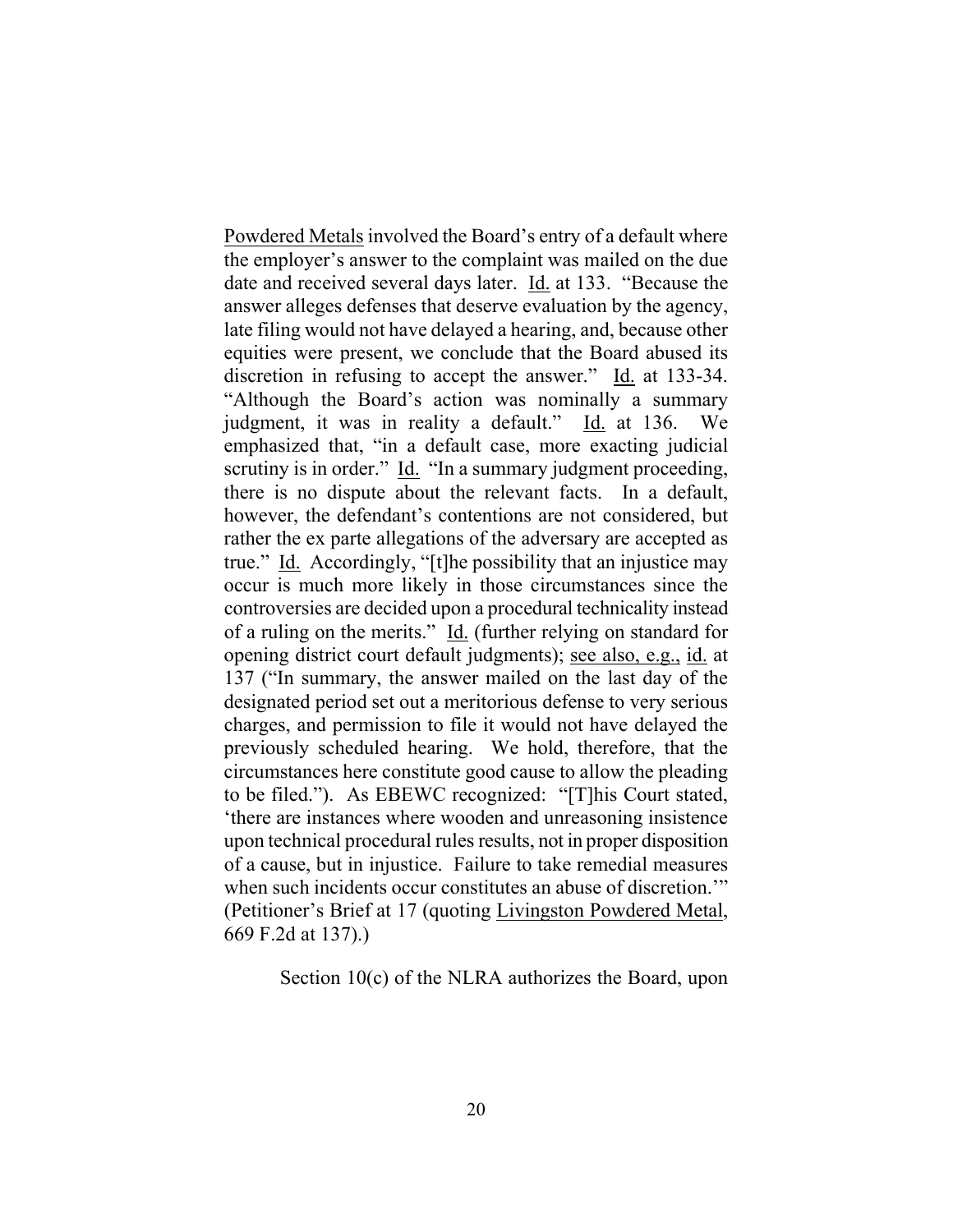finding the existence of unfair labor practices, to order the violator "to cease and desist" from the violations found and "take such affirmative action . . . as will effectuate the policies of [the Act]." 29 U.S.C.  $\S$  160(c). The statute vests in the Board "the primary responsibility and broad discretion to devise remedies that effectuate the policies of the Act, subject only to limited judicial review." Sure-Tan, Inc. v. NLRB, 467 U.S. 883, 898-99 (1984); see also, e.g., St. John's Gen. Hosp. of Allegheny-ADR Ctr. v. NLRB, 825 F.2d 740, 746 (3d Cir. 1987) (stating that Board has broad discretionary power to fashion remedies for unfair labor practices subject to limited review). But the Board's authority is thereby limited to remedial actions and does not extend to punitive measures. The NLRA's "purpose is the 'protection of employees and the redress of their grievances . . . after the employees have been made whole.'" Quick v. NLRB, 245 F.3d 231, 254-55 (3d Cir. 2001) (quoting Republic Steel Corp. v. NLRB, 311 U.S. 7, 11 (1940)). "Accordingly, it has long been recognized that the NLRB's 'power to command affirmative action is remedial, not punitive.'" Id. at 255 (quoting Republic Steel, 311 U.S. at 12).

As the Supreme Court explained in 1940, "[t]he Act is essentially remedial" and accordingly does not set forth a penal or punitive scheme prescribing fines and penalties for violating public rights. Republic Steel, 311 U.S. at 10. "We do not think that Congressintended to vest in the Board a virtually unlimited discretion to devise punitive measures, and thus to prescribe penalties or fines which the Board may think would effectuate the policies of the Act." Id. at 11. "[The Board's] 'authority to order affirmative action does not go so far as to confer a punitive jurisdiction enabling the Board to inflict upon the employer any penalty it may choose because he is engaged in unfair labor practices, even though the Board be of the opinion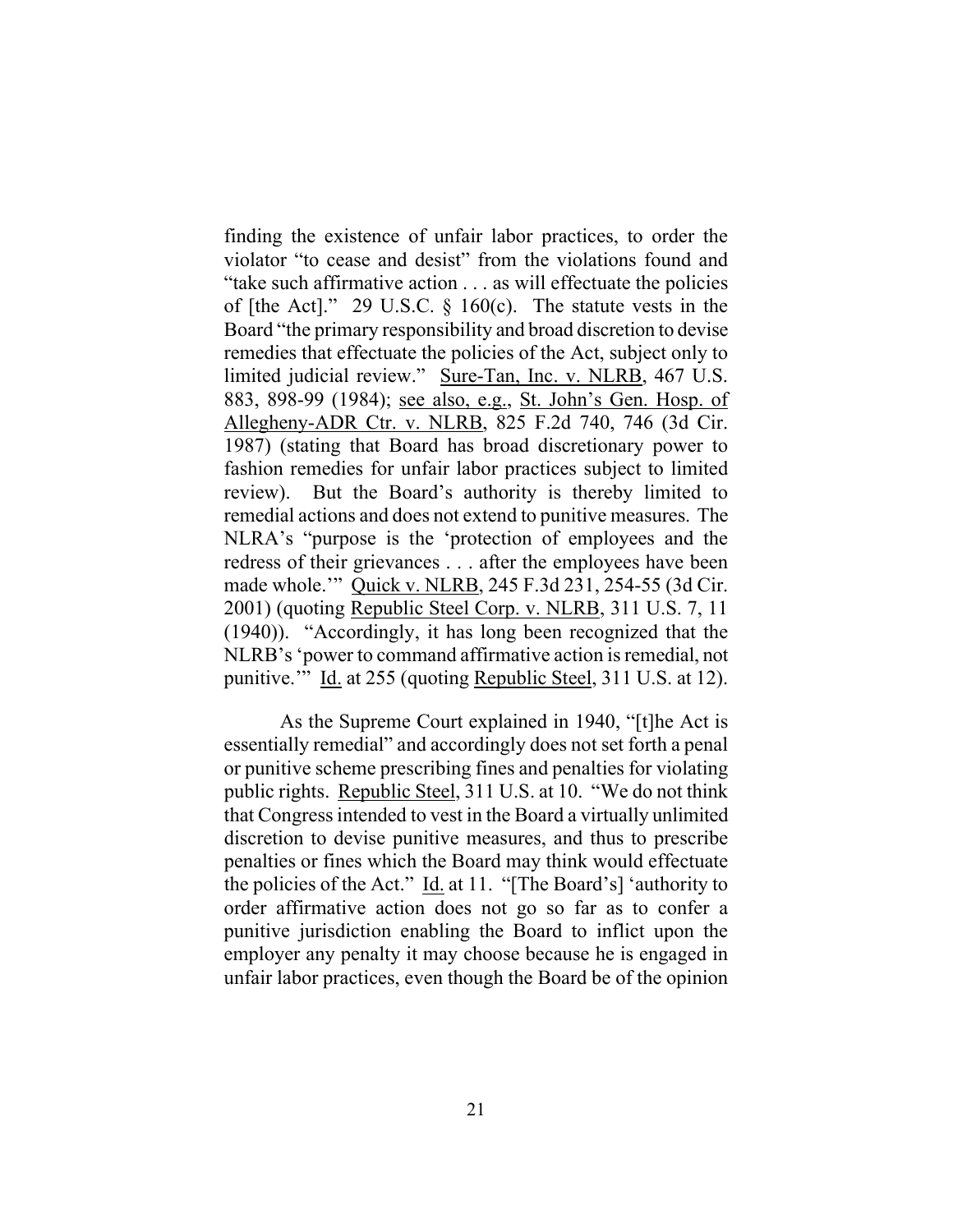that the policies of the Act might be effectuated by such an order." Id. at 11-12.

We exercise plenary review over questions of law, deferring to the Board on interpretation of labor matters. See, e.g., Atl. Limousine, Inc. v. NLRB, 243 F.3d 711, 715 (3d Cir. 2001). In any event, default or compliance with a settlement agreement does not implicate a uniquely labor-related question, and we accordingly see no need to defer to the Board with respect to such issues.

#### III.

EBEWC raises several overlapping arguments for why this Court should grant relief from the Board's decision and order. Attacking the Board for taking "a sledgehammer to an agreement where a chisel would have sufficed if Petitioner had breached (which it did not)," it asks us to review "[w]hether Petitioner substantially complied with the terms of the Settlement Agreement" and "[w]hether the Board's remedy exceeded its authority and was punitive." (Petitioner's Brief at 3.) According to EBEWC, it substantially complied with the Settlement Agreement, and "the Board's decision is unreasonable, unfair, and punitive." (Id. at 24 (emphasis omitted).) We agree that the Board overreached and acted in a punitive fashion in this matter.

#### **A. Section 10(e)**

We must first address a threshold issue—whether EBEWC adequately raised its objections before the Board as required by Section  $10(e)$  of the NLRA. According to the Board, the only issue EBEWC purportedly raised before the Board—which was the only issue it could have raised under the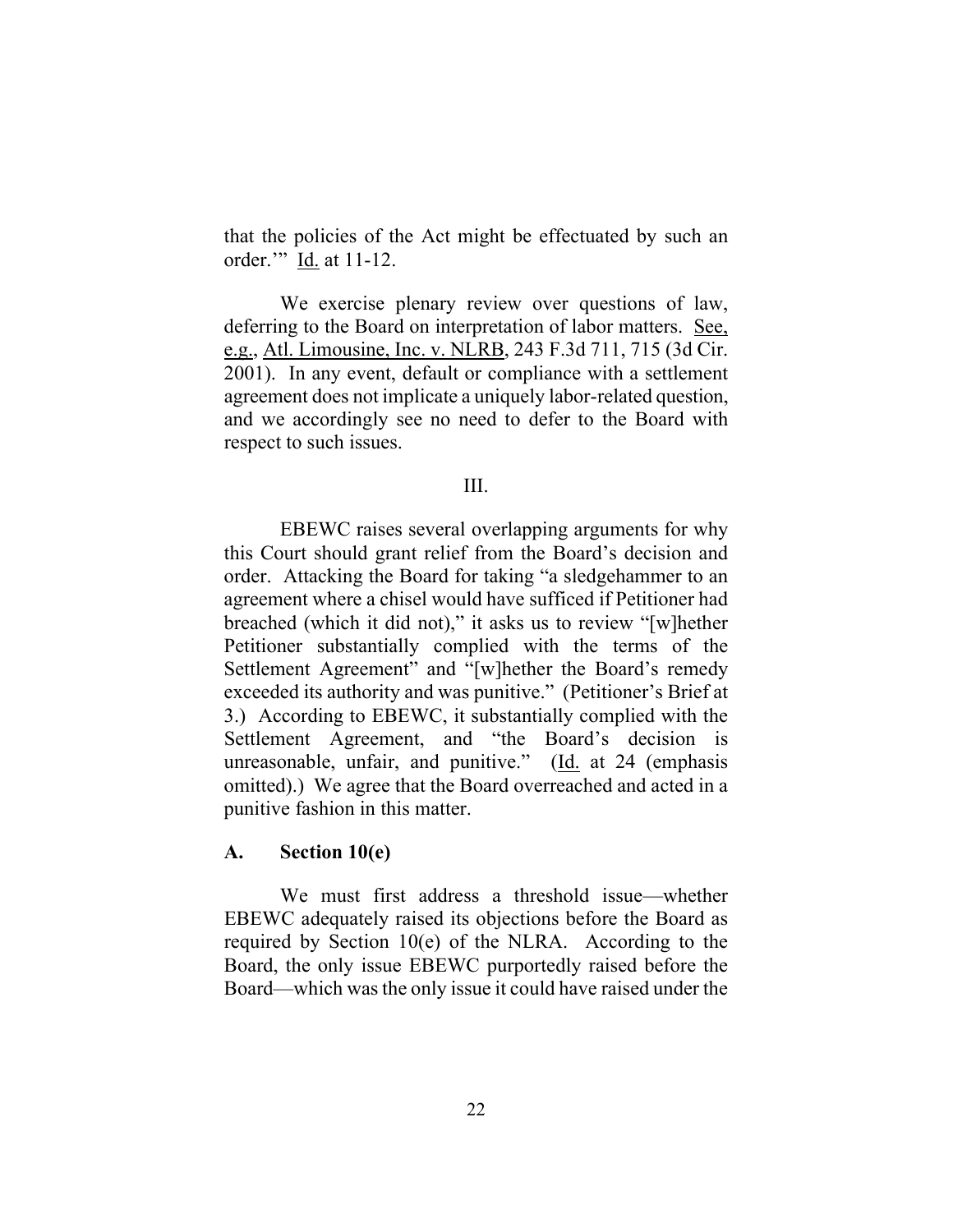Settlement Agreement—was the claim to have fully complied with the Settlement Agreement. The Board contends that "on review the Company belatedly challenges the Board's Order on newly minted grounds—most of which it is precluded from raising by the noncompliance provisions of the Agreement itself, and all of which it failed to raise before the Board." (Respondent's Brief at 23 (footnote omitted).) While EBEWC could have more clearly raised its objections, we conclude that it adequately presented its (overlapping) objections of substantial compliance, disproportionate forfeiture, and punitiveness before the Board.

Section 10(e) of the Act provides that "[n]o objection that has not been urged before the Board . . .shall be considered by the court, unless the failure or neglect to urge such objection shall be excused because of extraordinary circumstances." 29 U.S.C. § 160(e). "Application of Section 10(e) is mandatory, not discretionary." Oldwick Materials, Inc. v. NLRB, 732 F.2d 339, 341 (3d Cir. 1984) (quoting NLRB v. Ochoa Fertilizer Corp., 368 U.S. 318, 322 (1961)). "In Marshall Field, the Court declared that  $\S$  10(e) expresses 'the salutary policy  $* * *$  of affording the Board opportunity to consider on the merits questions to be urged upon review of its order.'" NLRB v. Int'l Union of Operating Eng'rs, Local 66, 357 F.2d 841, 844 (3d Cir. 1966) (quoting Marshall Field & Co. v. NLRB, 318 U.S. 253, 256 (1943)). This policy is designed "to give full recognition to the 'function of the Labor Board as one of those agencies presumably equipped or informed by experience to deal with a specialized field of knowledge, whose findings within that field carry the authority of an expertness which courts do not possess." Id. (quoting Univ. Camera Corp. v. NLRB, 340 U.S. 474, 488 (1951)); see also, e.g., Local 900, Int'l Union of Elec., Radio and Mach. Workers v. NLRB, 727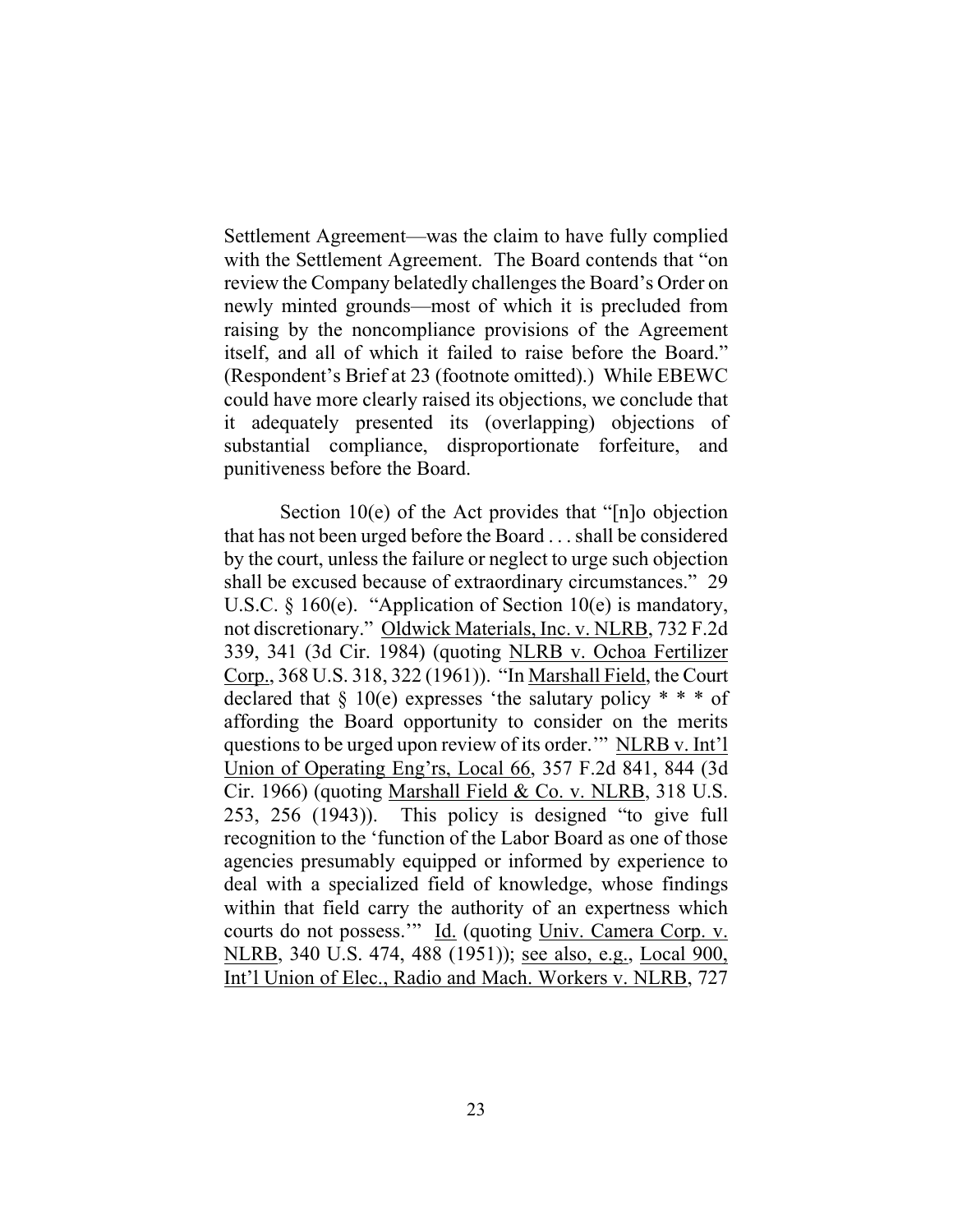F.2d 1184, 1191 (D.C. Cir. 1984) (stating that Section 10(e) serves notice function ensuring that the Board has opportunity to resolve all issues properly within its jurisdiction and adjudicatory efficiency by insuring against repetitive judicial appeals); Livingston Powdered Metal, 669 F.2d at 136 ("Section 10(e) is intended to prevent a litigant from raising a matter in the courts which had never been presented to the Board for its consideration—a circumstance not present in this case. The company did bring the matter to the Board's attention so that it had the opportunity to rule on the question. Accordingly, the statutory purpose has been served and we reject the Board's contention that s  $10(e)$  bars our review here.").

"The crucial question in a section 160(e) analysis is whether the Board '"received adequate notice of the basis for the objection."'" NLRB v. FedEx Freight, Inc., 832 F.3d 432, 437 (3d Cir. 2016) (quoting FedEx Freight, Inc. v. NLRB, 816 F.3d 515, 521 (8th Cir. 2016)). We are satisfied that the Board received adequate notice of the basis of EBEWC's objections. Unlike in the case law cited by the Board, the party in this proceeding did not simply fail to file, among other things, any answer, response to a summary judgment motion, objections to the Administrative Law Judge's findings of fact and conclusions of law, or motion for reconsideration. See, e.g., Woelke & Romero Framing, Inc. v. NLRB, 456 U.S. 645, 665-66 (1982) (stating that issue decided by Board was not raised by either General Counsel or by employer but that respondent could have objected to decision in petition for reconsideration or rehearing); Oldwick Materials, 732 F.2d at 341 ("Thus, this record is devoid of any evidence indicating that petitioner ever filed any answer to the amended complaint, any response to the motion for summary judgment, any objection to the Board's order, or any request for reconsideration; instead of pursuing any of the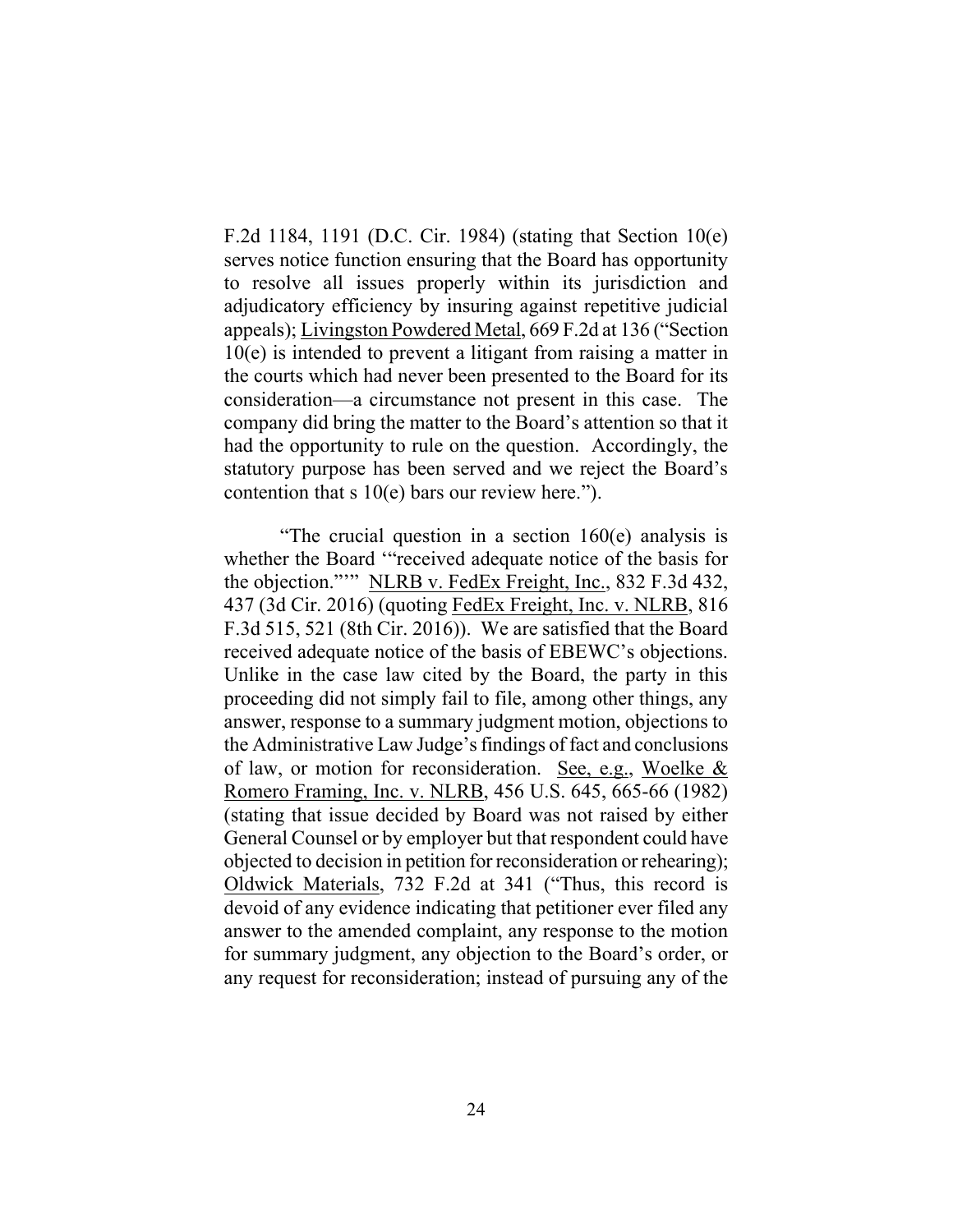options available, petitioner filed for review by this court."); Int'l Union of Operating Eng'rs, 357 F.2d at 847 ("We therefore conclude that respondent lost the right to complain of errors in the Trial Examiner's decision when it failed to file exceptions with the Board.").

On the contrary, EBEWC did file with the Board the "Opposition of European Wax Center of East Brunswick to: (I) The Reissued Complaint; (II) General Counsel's Motion for Default Judgment and Issuance of Decision and Order; and (III) In Response to the August 3, 2018 Order Transferring Proceeding to the Board and Notice to Show Cause." (A66 (emphasis omitted).) In this filing, it expressly opposed the reissued complaint, motion for default judgment, and notice to show cause "and in support therefore avers that the alleged deficiencies were all addressed and complied with as set forth in the recent submissions to [the General Counsel's attorney] attached hereto as Exhibit 1." (Id.)

EBEWC specifically asked the Board to deny the relief requested by the General Counsel, find that it had fully satisfied the terms and conditions of the Settlement Agreement, and enter a final dismissal in this matter. The letter its counsel had sent to the General Counsel's attorney, a completed certification of compliance confirming that the "Notice to Employees" was emailed to employees on April 7, 2017 (A72), and a "copy of email communication sent to all employees with Notices pursuant to the Settlement Agreement" were all included as part of the attached exhibit (A71). In her letter, EBEWC's attorney asserted that the enclosed documentation confirmed that it was fully compliant with its obligations under the terms of the Settlement Agreement, and she asked for confirmation that the notice to show cause would be withdrawn and no further actions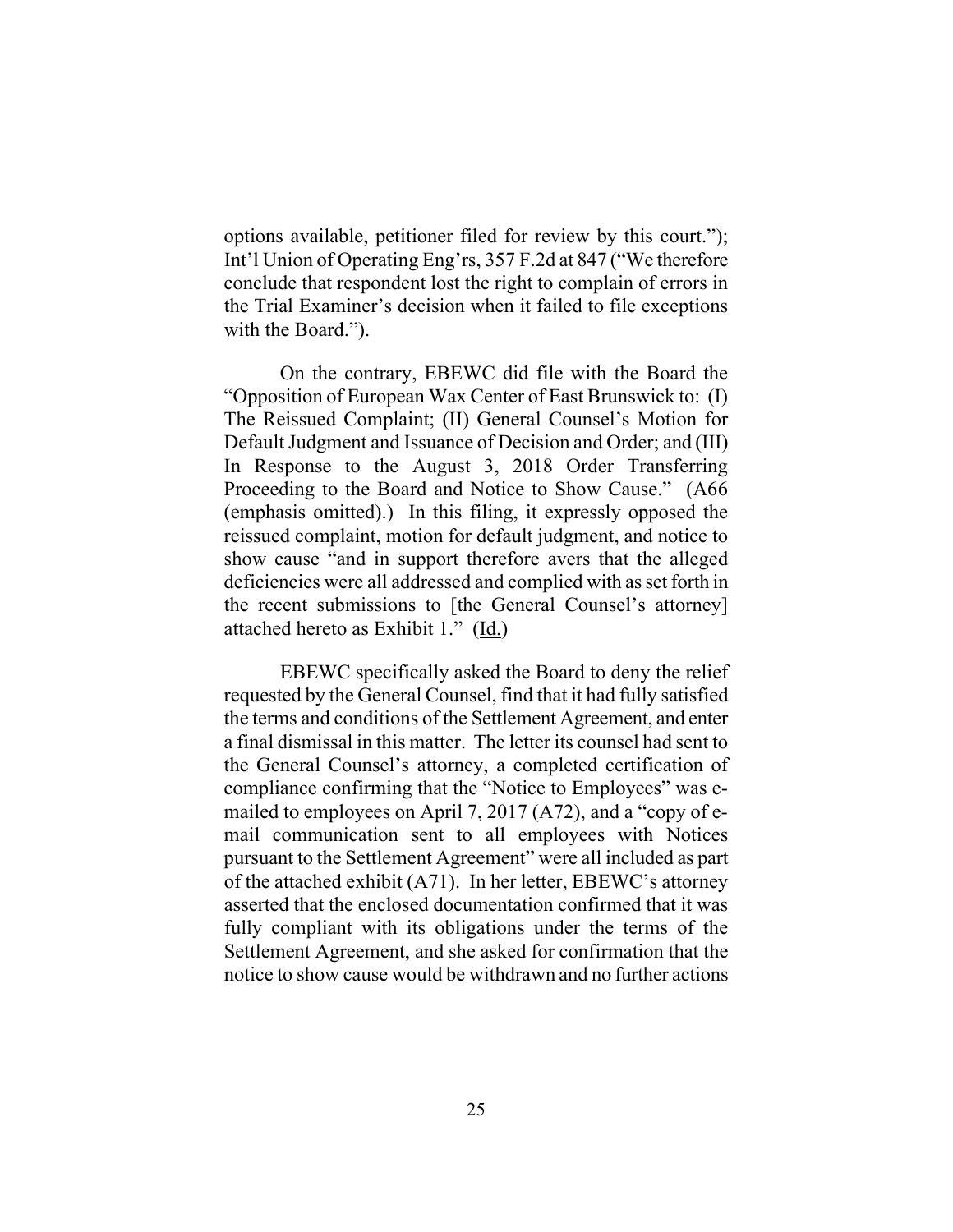would be required on the part of his client. The Board, in turn, acknowledged that EBEWC argued in itsresponse to the notice to show cause that the default motion should be denied and the reissued compliant should be dismissed because the documents attached to its response consisting of (among other things) the completed compliance forms and an e-mail communication to employees "show 'that the alleged deficiencies were all addressed and complied with." EBEWC, 2020 WL 2476669, at \*3.

Admittedly, EBEWC's submissions to the Board argued that it had fully performed its obligations under the Settlement Agreement and did not explicitly refer to the concepts of substantial compliance, disproportionate forfeiture, or punitiveness. But we are satisfied that substantial compliance or performance as well as the related concepts of punitiveness and disproportionate forfeiture were essentially components of its argument to the Board as well as the concept of "default" for purposes of the Settlement Agreement and what EBEWC could raise before the Board. According to EBEWC, "[t]o the extent the Board claims it did not have notice that Petitioner believed e-mailing was sufficient in conjunction with all the other acts it took and the Board's actions and that the matter should be closed without any further remedy, those arguments are encompassed by the aforementioned objection itself as well as the content of the corresponding exhibits." (Petitioner's Reply Brief at 13.) After all, it is undisputed that the Settlement Agreement provided for the Notice to be sent by text but that the Notice was actually sent by e-mail. Yet EBEWC clearly indicated to the Board that its actions sufficed to justify the denial of the relief requested by the General Counsel and a final dismissal of the proceeding itself. Put another way, "[s]ince Petitioner did not contend that it sent the text, the fact that it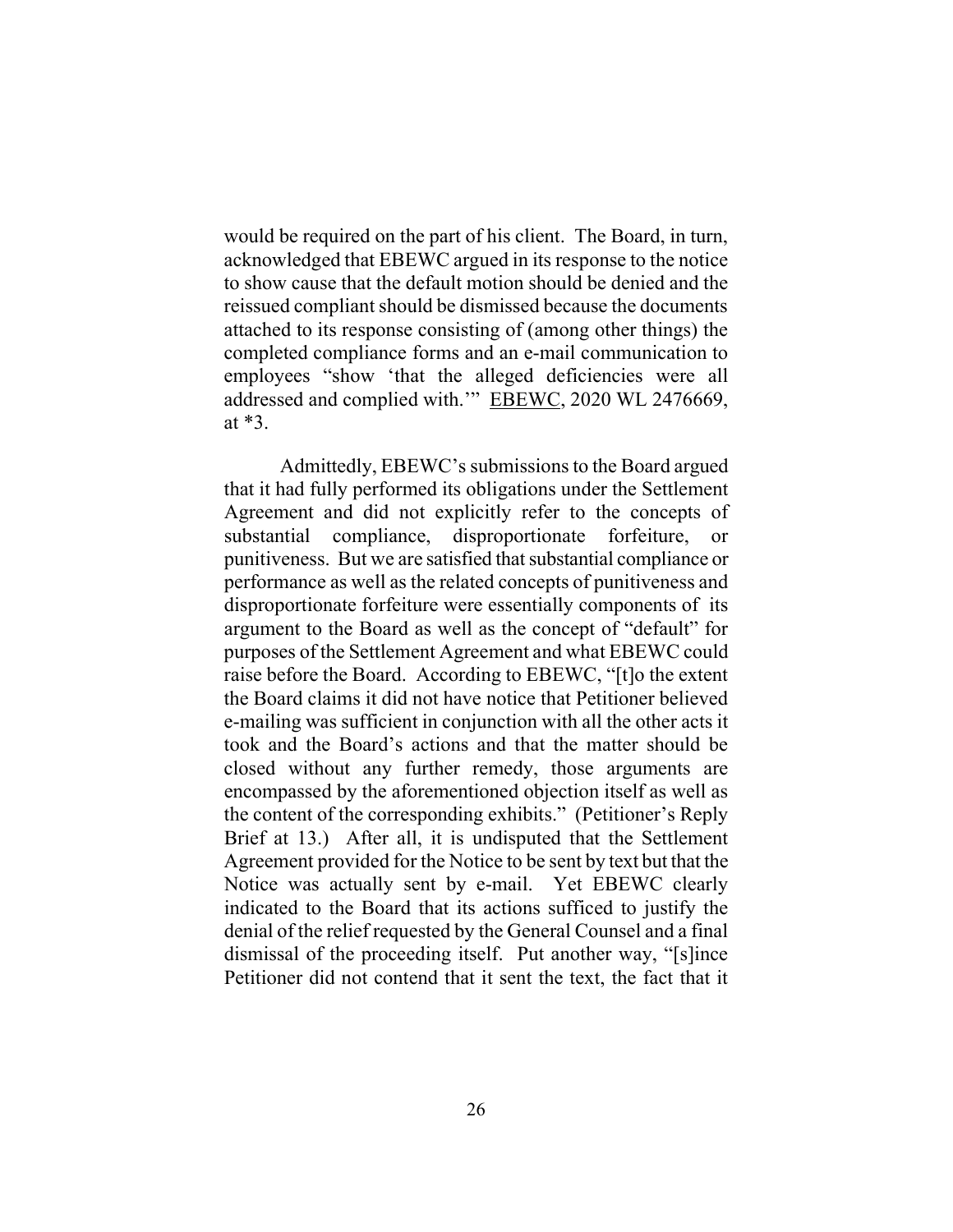believed that it nevertheless was in compliance more than adequately puts the Board on notice that it believed it had done enough to be considered in compliance whether or not the use of the phrase 'substantial compliance' was used." (Id. at 14 (citing FedEx Freight, 832 F.3d 432).) Our conclusion is also consistent with the established principle that, "in a default case, more exacting judicial scrutiny is in order" because "the defendant's contentions are not considered, but rather the ex parte allegations of the adversary are accepted as true," and, accordingly, "[t]he possibility that an injustice may occur is much more likely in those circumstances since the controversies are decided upon a procedural technicality instead of a ruling on the merits."2 Livingston Powdered Metal, 669 F.2d at 136.

### **B. The Merits**

Turning to the merits, the Board contends that the Settlement Agreement's plain language set forth specific consequences for EBEWC's failure to comply with any of its terms, including reissuance of the complaint, the filing of a motion for default judgment, and the grant of a full remedy for the allegations in the complaint (which would be deemed to be

 $2 \text{ In turn, we note that the Board's own position here does }$ seem to be "circuitous" (Petitioner's Reply Brief at 10 (emphasis omitted).) On the one hand, it insists that, "[b]efore the Board, the Company raised the only issue permitted by the Agreement it had voluntarily signed: it claimed to have fully complied with the Agreement." (Respondent's Brief at 22 (citing EBEWC, 2020 WL 2476669, at \*1-\*3).) On the other hand, the Board takes EBEWC to task for failing to raise the issues before the Board set forth in its appellate briefing (issues the Board insists that EBEWC could not have raised in the first place).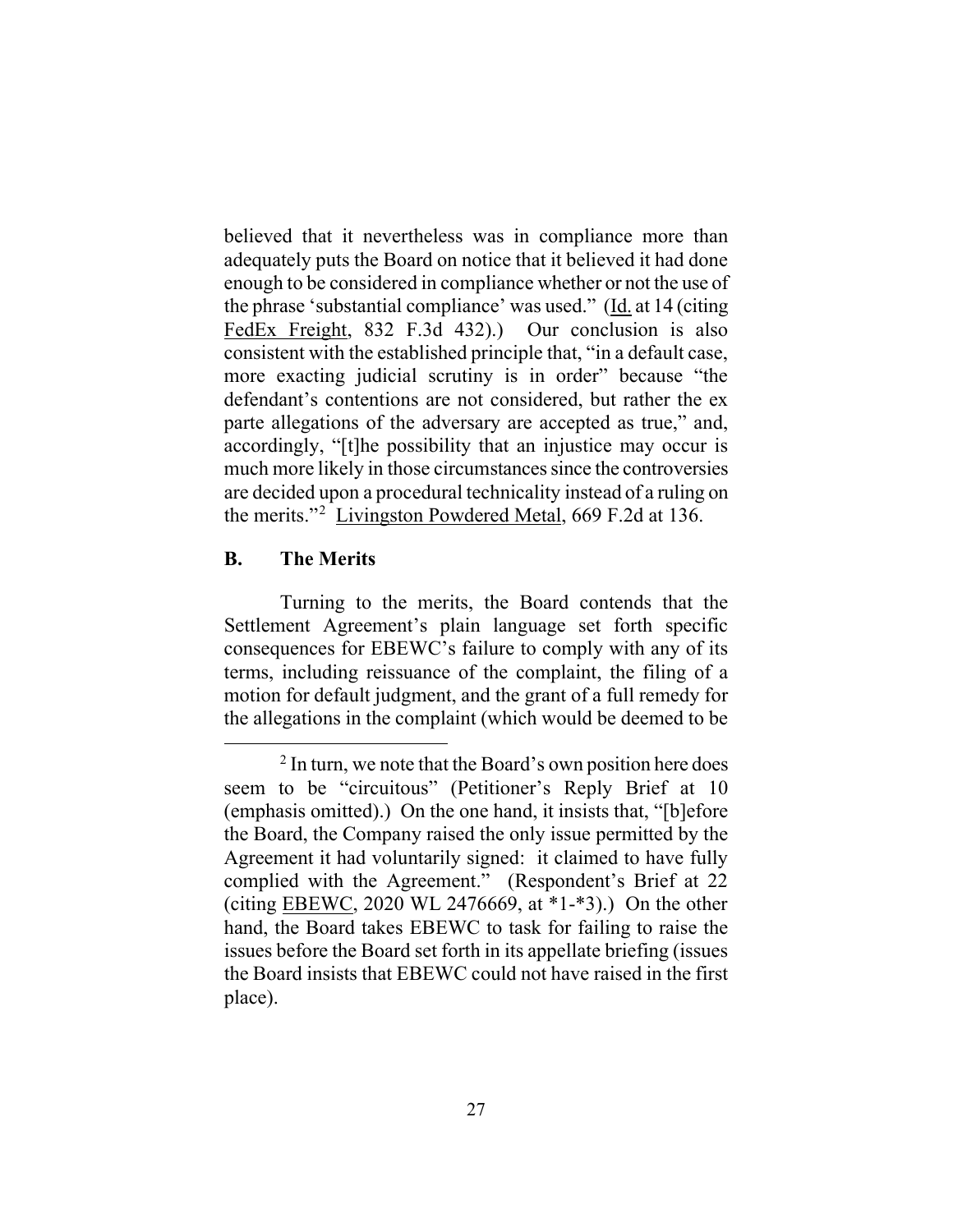true). Admittedly, the Settlement Agreement did specifically state that "[t]he Charged Party agrees that in case of noncompliance with *any of the terms* of this Settlement Agreement by the Charged Party, and after 14 days' notice from the Regional Director . . . of such non-compliance without remedy by the Charged Party, the Regional Director will issue a Complaint." (A25 (emphasis added).) "If . . . the agreement makes full performance a condition, substantial performance is not sufficient and if relief is to be had under the contract, it must be through excuse of the non-occurrence of the condition to avoid forfeiture." Restatement (Second) of Contracts § 237 cmt. d (citing Restatement (Second) of Contracts § 229 and illus. 1). Accordingly, "[t]o the extent that the non-occurrence of a condition would cause disproportionate forfeiture, a court may excuse the non-occurrence of that condition unless its occurrence was a material part of the agreed exchange." Restatement (Second) of Contracts § 229. "Under the present Section a court may, in appropriate circumstances, excuse the non-occurrence of a condition solely on the basis of the forfeiture that would otherwise result." Id. cmt. a. According to the Restatement, "[t]he rule stated in the present Section is, of necessity, a flexible one, and its application is within the sound discretion of the court." Id. cmt. b. "In determining whether the forfeiture is'disproportionate,' a court must weigh the extent of the forfeiture by the obligee against the importance to the obligor of the risk from which he sought to be protected and the degree to which that protection will be lost if the nonoccurrence of the condition is excused to the extent required to prevent forfeiture." Id. In turn, "[t]he rule of this Section applies only where occurrence of the condition was not a material part of the agreed exchange." Id. cmt. c. Under the Restatement, "[a] court may, of course, ignore trifling departures." Id.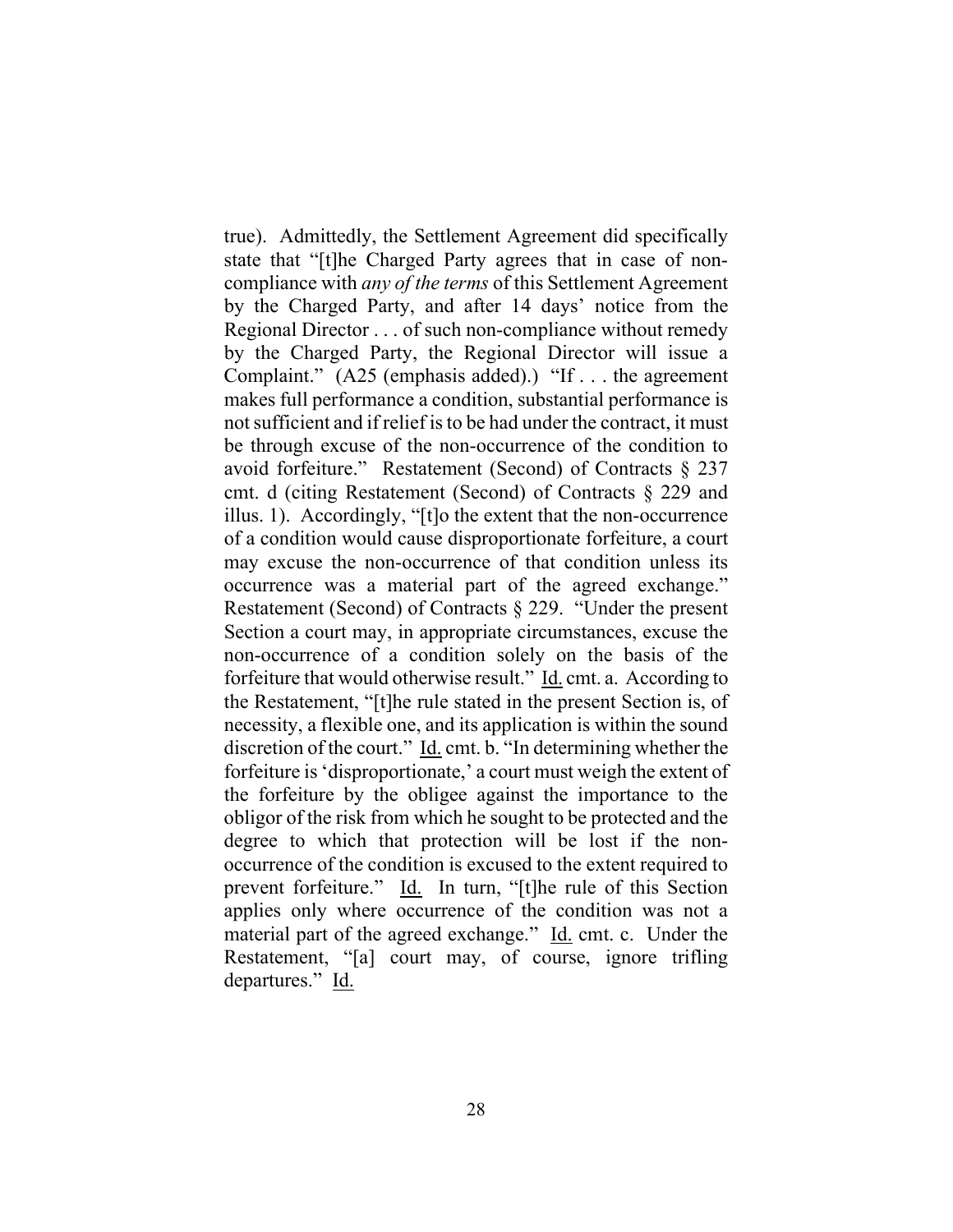Exercising the scrutiny necessary to ensure that injustice does not arise out of this default proceeding, see Livingston Powdered Metal, 669 F.2d at 136, we are satisfied that the occurrence of the condition was manifestly not a material part of the agreed exchange and that the "forfeiture" is clearly disproportionate. In short, there is no indication that texting as opposed to some other method of electronic communication (such as e-mailing) had any real significance to EBEWC, its employees, or the Board itself. In addition, EBEWC otherwise fully complied with its other obligations under the Settlement Agreement.

We agree with the Board that "notice-distribution" "has been an essential element of the Board's remedies for unfair labor practices since the earliest cases under the Act." J. Picini Flooring, 356 NLRB 11, 12 (2010) (citing Pa. Greyhound Lines, Inc., 1 NLRB 1, 52 (1935), enforcement denied in relevant part, 91 F.2d 178 (3d Cir. 1937), rev'd, 303 U.S. 261 (1938)). Such notices serve several important functions, including counteracting the effect of unfair labor practices on employees by notifying them of their rights and the Board's role in protecting the exercise of those rights, informing the employees of steps to be taken to remedy violations and provide assurances that future violations will not occur, and deterring future violations. See, e.g., id. Furthermore, as the Board acknowledges in its appellate brief, "when the Board requires a charged party to electronically distribute the notice through its customary means of communicating with employees, it separates the type of electronic communication into specific categories, such as text, email, intranet, and internet." (Respondent's Brief at 28 (citing Pac. Green Trucking, 2019 WL 2715425, at \*2; Dish Network Corp., 366 NLRB No. 119, 2018 WL 3209096, at \*6 (June 28, 2018), review granted and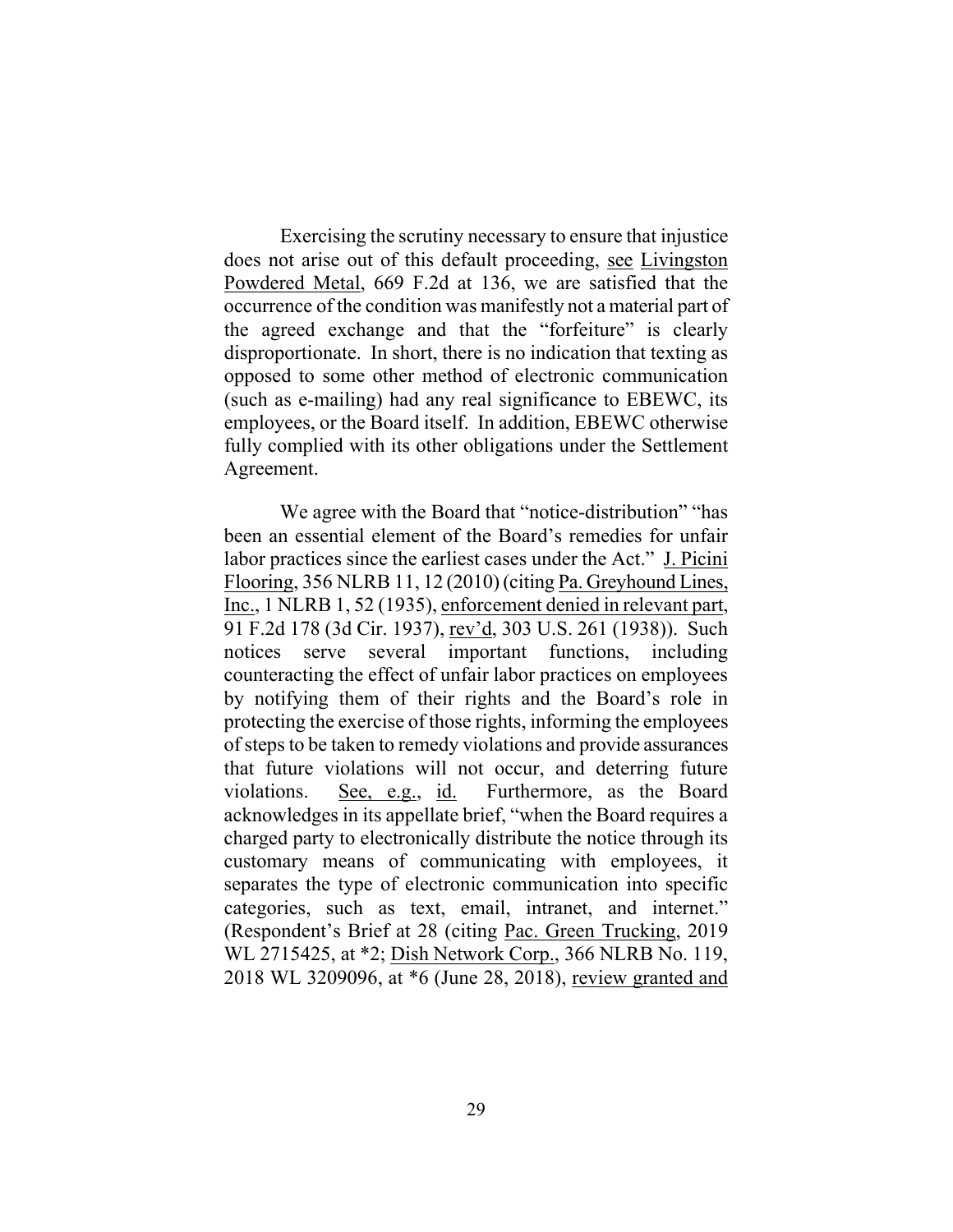### enforcement denied in part on other grounds by Dish Network Corp. v. NLRB, 953 F.3d 370 (5th Cir. 2020)).)

There is no indication that texting (as opposed to other means of electronic communication like e-mailing) had any real significance to EBEWC, its employees, or the Board itself. In the decisions cited by the Board, the employer was ordered to provide notice by a particular electronic means *if* it *customarily* communicated with its employees by such means. See Pac. Green Trucking, 2019 WL 2715425, at \*2 ("In addition to physical posting of paper notices, notices shall be distributed electronically, such as by text message, email, posting on an intranet or an internet site, and/or other electronic means, if the Respondent customarily communicates with its employees by such means."); Dish Network, 2018 WL 3209096, at \*6 ("Dish shall also distribute remedial notices electronically via text message, email, intranet, internet, or other appropriate electronic means to its employees, in addition to the traditional physical posting of paper notices, if it customarily communicates with workers in this manner." (citing J. Picini Flooring, 356 NLRB 11)). But EBEWC did not agree that it "customarily" communicated with its employees by text. More broadly, the Settlement Agreement did not provide any explicit reason for why this particular means of electronic communications was specified. The re-issued complaint as well as the original pleading did state (as part of their remedy sections) that EBEWC communicates with its employees by text. When the Board invoked EBEWC's agreement that all of the allegations of the reissued complaint would be deemed admitted, communicating with its employees by text was therefore not among allegations that could be deemed admitted. EBEWC still also had the right to raise the threshold issue of default under the Settlement Agreement, and, in any event, neither the reissued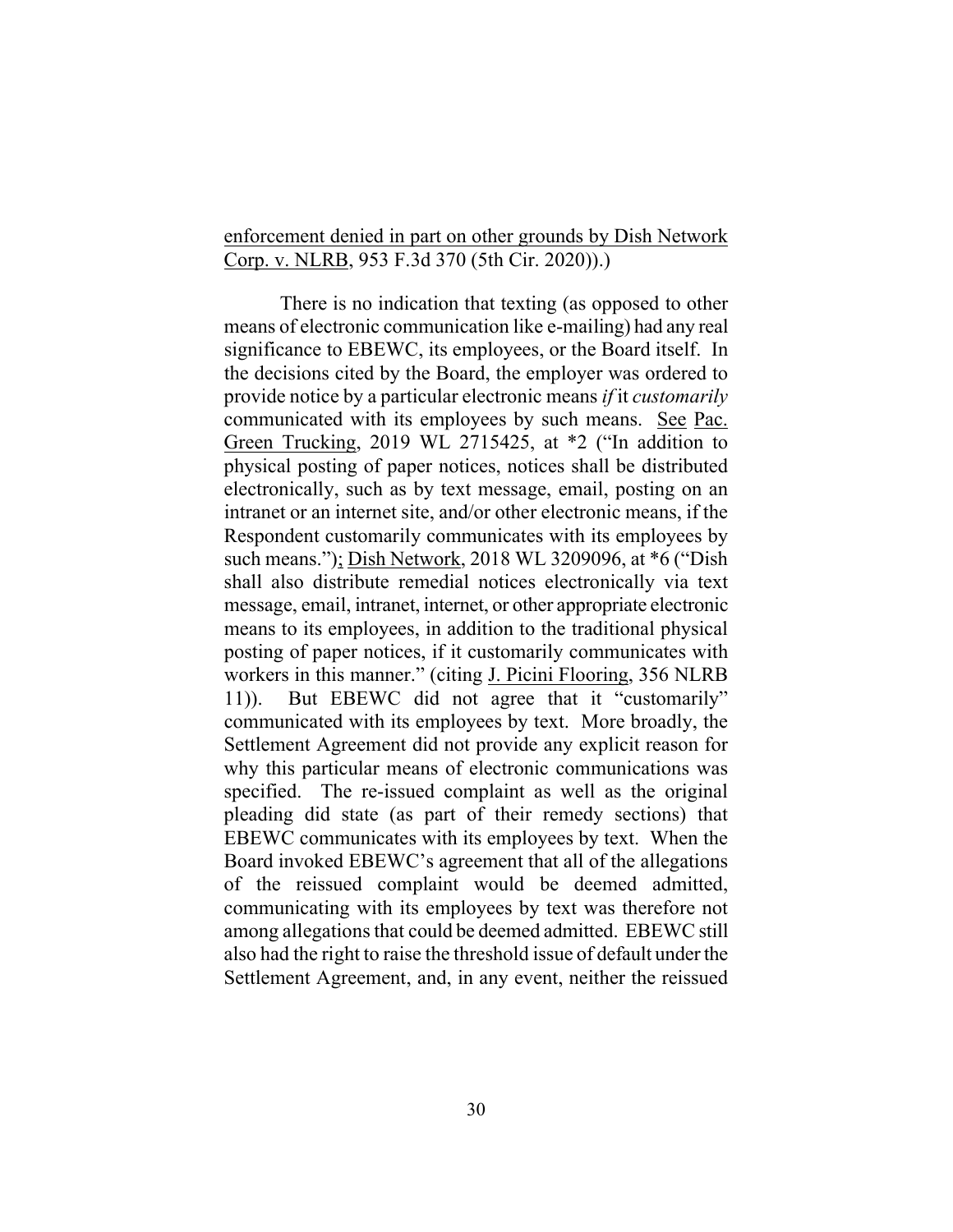nor the original complaint actually alleged that it "customarily" communicates via text. On the contrary, there is evidence in the record indicating that EBEWC communicates with its employees by e-mail, including the April 7, 2017 e-mail summarizing the staff meeting held the same day (at which the Notice was read out to the employees) and attaching the Notice itself. Indeed, Zambrano herself preferred being notified by email (identifying this mechanism as the best way to contact her on her time-off request forms). 3

Nor has the agency consistently treated "texting" as essential or even all that important. While the initial January 6, 2017 correspondence from the compliance officer did reference texting, her subsequent February 1, 2017 letter merely stated that the terms of the Settlement Agreement required EBEWCto "distribute [the Notice] electronically to employees" without specifying the specific means to be used. (A51.) In fact, the compliance officer's March 20, 2017 e-mails did not mention electronic notification—in any format—at all. <sup>4</sup> Similarly, the email from the compliance assistant dated May 9, 2017 did not reference communicating by electronic means as an outstanding item under the Settlement Agreement. By "distribut[ing] the

<sup>&</sup>lt;sup>3</sup> At oral argument, counsel for the Board asserted that there was a reason that the Settlement Agreement specified texting. Because he did not participate in the negotiation process, he acknowledged that he did not know the actual reason.

<sup>&</sup>lt;sup>4</sup> We note that the Board's decision and order (evidently copying from the reissued complaint) incorrectly stated that the March 20, 2017 e-mail from the compliance officer "noted that the Respondent . . .failed to . . . text the notice." EBEWC, 2020 WL 2476669, at \*2.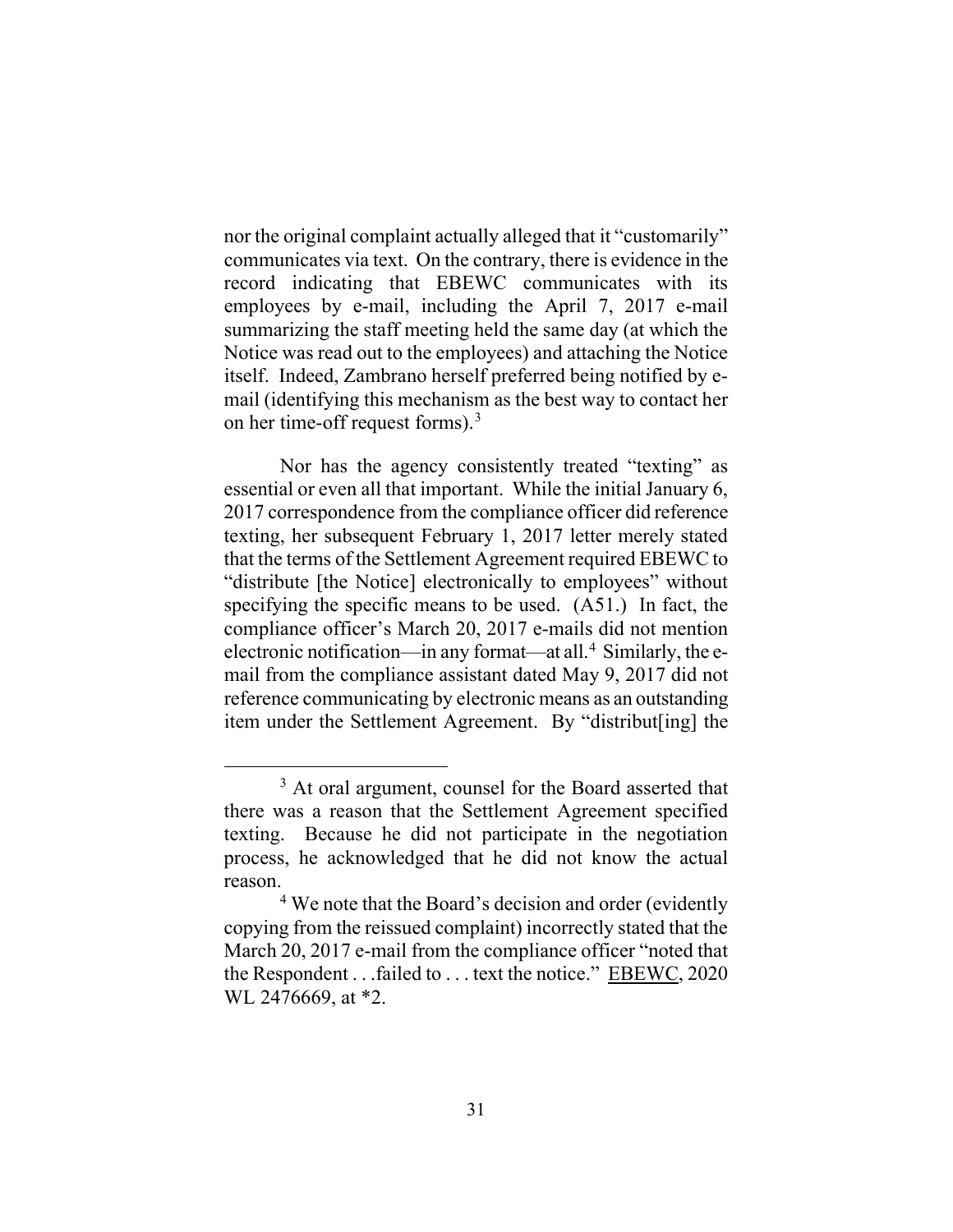Notice electronically to employees" in April 2017, EBEWC did more than enough to comply with its contractual obligations based on the statements made by the agency's own compliance personnel.

More broadly, EBEWC—together with distributing the Notice electronically—ultimately complied with its other contractual obligations under the Settlement Agreement, including the other notice requirements. It made Zambrano "whole by paying her \$20,000 in backpay and interest," EBEWC, 2020 WL 2476669, at \*1, rescinded the final warning issued to Siebold, and removed from its files all references to Zambrano's discharge (and informed her in writing this action had been done). As for the Notice itself, it was physically posted on site. The Notice was also read out loud at two different staff meetings—first at the April 7, 2017 meeting by EBEWC's manager and then on June 12, 2017 by the compliance officer. Finally, EBEWC notified the Regional Director in writing of the steps it had taken to comply with the Settlement Agreement.<sup>5</sup>

<sup>5</sup> Arguing that it acted well within its discretion by granting the motion for default judgment, the Board turns for support to Outokumpu Stainless USA, LLC, 365 NLRB No. 127, 2017 WL 3953403 (Sept. 7, 2017), enforced, 773 F. App'x 531 (11th Cir. 2019), and Stagetech Productions, LLC, 358 NLRB No. 116, 2012 WL 3839414 (Aug. 31, 2012). However, Outokumpu Stainless USA considered whether to grant default judgment on the grounds that "the Respondent breached the settlement agreement by posting, next to the Board's remedial notice, a side letter that detracted from the effectiveness of the notice." Outokumpu Stainless USA, 2017 WL 3953403, at \*1. In Stagetech Productions, the General Counsel sought default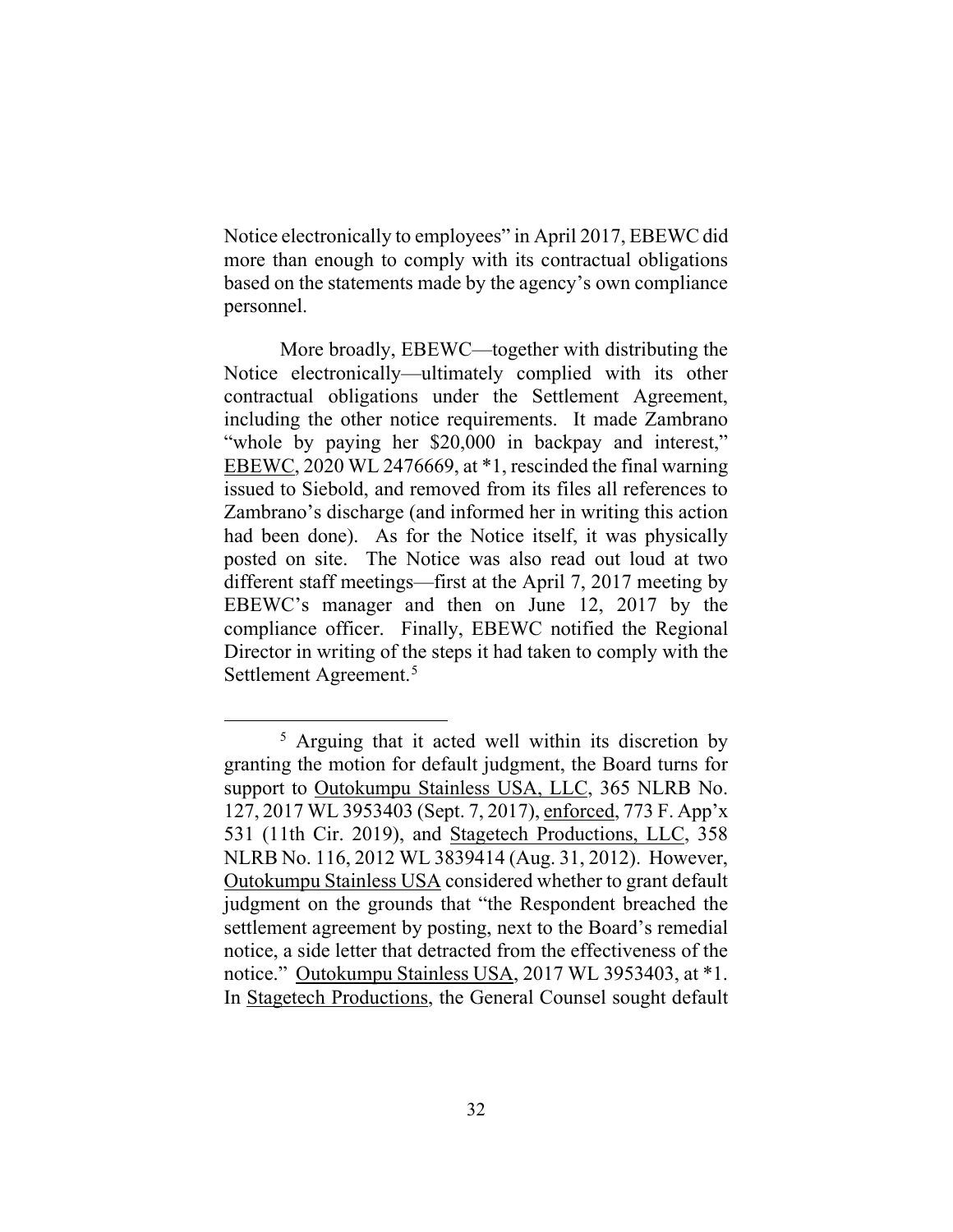Given these circumstances, we determine that the Board erred in granting the request for default. In addition, we determine that the Board's action in imposing a full remedy after entering default was punitive and thereby inconsistent with its obligations under the NLRA. According to the Board, it properly exercised its broad remedial discretion by issuing its "standard make-whole relief" based on the language of the Settlement Agreement, the General Counsel's request for a full remedy, and the type of underlying labor law violations found in this case. (Respondent's Brief at 36.) However, the Board thereby exceeded the scope of its expansive yet still nonpunitive authority by ordering EBEWC to offer Zambrano reinstatement even though the Notice disseminated pursuant to the Settlement Agreement stated that she had declined immediate and full reinstatement to her former job or to a substantially equivalent position. The Board likewise went too far by ordering EBEWC to make Zambrano whole for any loss

In its decision, the Board observed that "the Respondent also has not established that it has rescinded the handbook rules prohibiting talking or complaining about wages, hours, and working conditions or the Respondent's rules, policies, and/or procedures," but it added that "the Region has not cited this as a basis for default, either in its Motion for Default Judgment or its communications with the Respondent, and therefore we do not rely on it here." EBEWC, 2020 WL 2476669, at \*3 n.1.

judgment on the contested grounds that the employer had failed to comply with the terms of the informal settlement agreement by establishing and maintaining a discriminatory hiring list/system and failing and refusing to call or return employees to their normal work frequency. Stagetech Prods., 2012 WL 3839414, at \*2.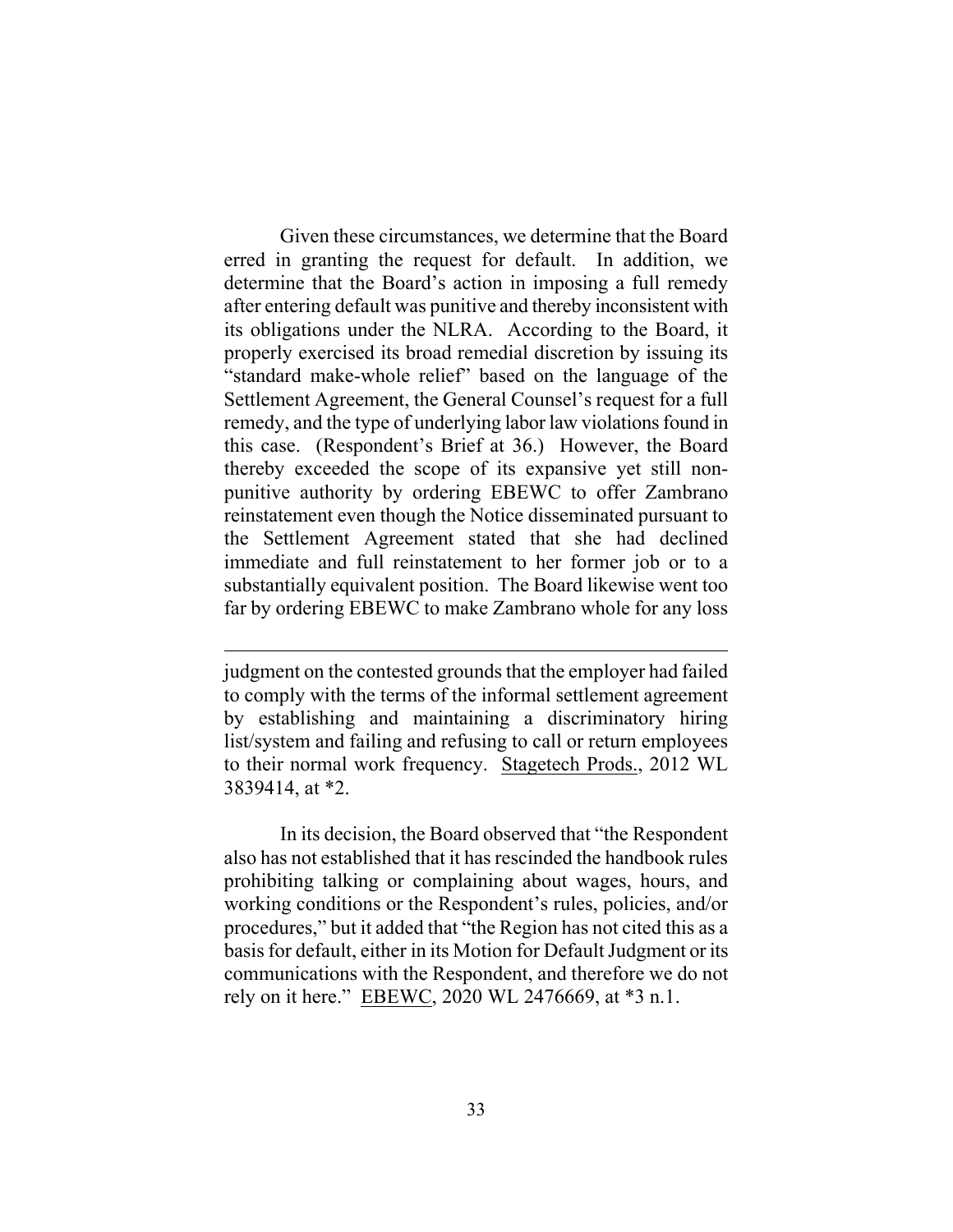of earnings or other benefits (including backpay with interest) despite the fact that Settlement Agreement as well as the January 6, 2017 letter indicated that the payment of \$20,000 (which was made by EBEWC) would suffice to make her whole.

The Board took such drastic steps where the only alleged "default" in this proceeding was EBEWC e-mailing rather than texting the Notice to employees without any indication that the use of this different electronic communications mechanism affected the employees themselves in any way. On the contrary, the employees were made whole, and EBEWC's staff was notified of their rights both at two separate meetings where the Notice was read out loud and by receiving the Notice by e-mail (and the Notice was also physically posted at the facility). See, e.g., Quick, 245 F.3d at 254 (stating that purpose of NLRA is protection of employees and redress of their grievances). At best, the Board acted to punish EBEWC for its hyper-technical and relatively insignificant violation of the Settlement Agreement, for "repeatedly miss[ing] the Region's deadlines for full compliance" despite "the Region's admonitions that its continued failure to fully comply would lead" to reissuance of the complaint and a motion for default judgment (Respondent's Brief at 18), and for its ultimately "belated compliance with other terms of the Agreement" (id. at 27 (emphasis omitted)). Accordingly, we cannot allow the Board's punitive actions to stand.<sup>6</sup> See, e.g., Republic Steel, 311 U.S. at 11-12 ("[The

<sup>6</sup> The decisions cited by the Board in support of its "full remedy" approach involved more than merely technical and otherwise harmless violations of the Settlement Agreement. See Qawasmi Trading Inc., 369 NLRB No. 89, 2020 WL 3065370, at \*2 (May 27, 2020) (failure to comply with any of the terms of